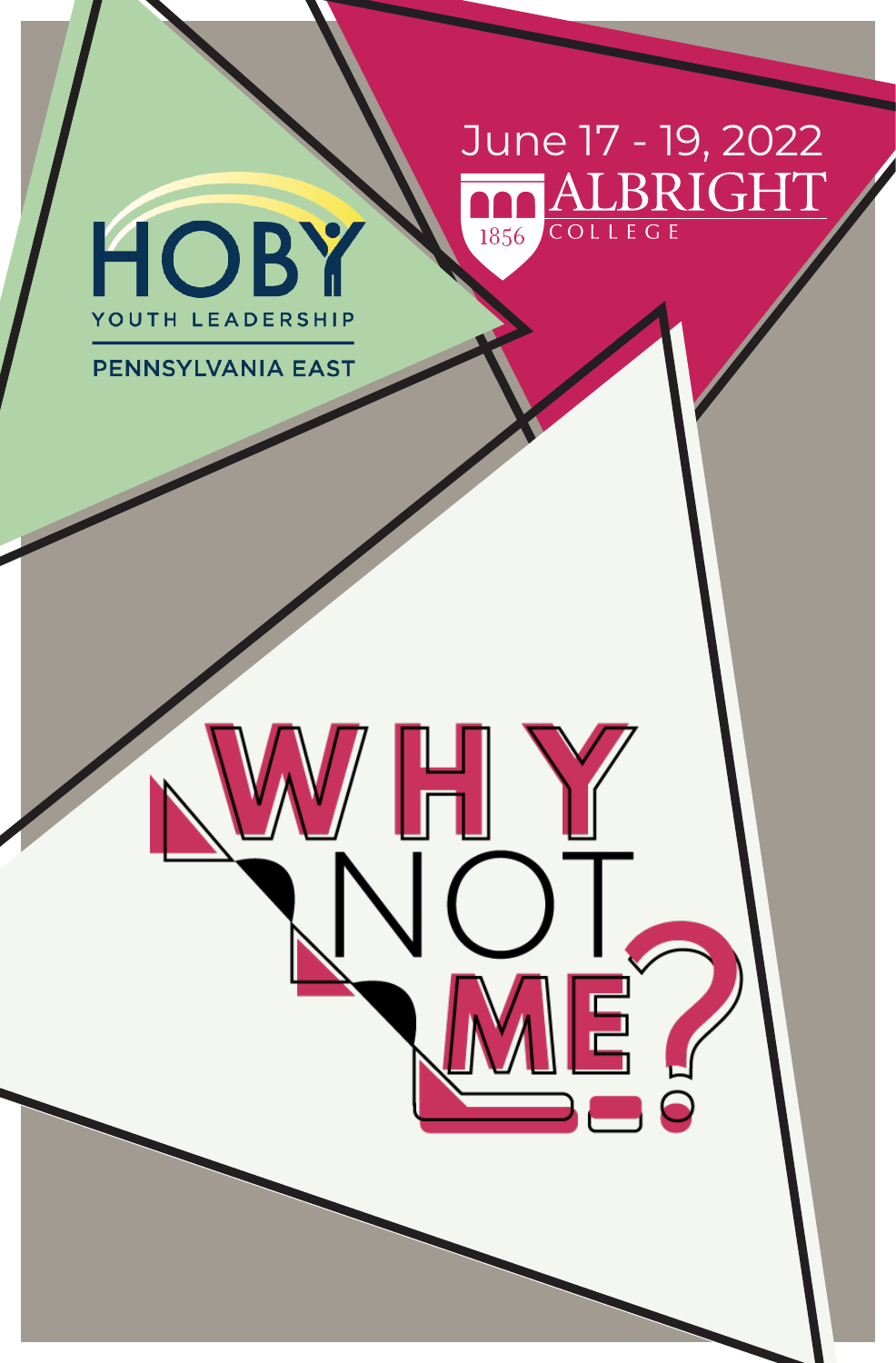#### <span id="page-1-0"></span>**HOBY's Vision, Mission,** & **Core Values**

#### **VISION**

To motivate and empower individuals to make a positive difference within our global society, through understanding and action, based on effective and compassionate leadership.

#### **MISSION**

To inspire and develop our global community of youth and volunteers to a life dedicated to leadership, service and innovation.

#### **CORE VALUES**

#### **Volunteerism**

Volunteerism is the heart and soul of our organization. We appreciate the myriad contributions of our volunteers and recognize the power of thank you and of giving back. We seek to promote and encourage service among our stakeholders. We recognize and value the positive accomplishments that volunteers can achieve by working together. We believe that volunteers are positively impacted by our programs as much as the youth and communities we serve.

#### **Integrity**

Integrity forms the foundation of our organization. We demand the highest level of ethics. We grow our organization based on interactions that promote mutual trust and respect with our stakeholders and partners. We strive to ensure the highest level of organizational effectiveness by continually reviewing our programs and processes to improve quality and efficiency.



#### **Excellence**

We strive to continually raise our programs and business to new levels of excellence. We encourage entrepreneurship and innovation in business, education, and social responsibility. We develop creative solutions to address challenges and to utilize opportunities. We believe that leadership skills can and should be continually improved and refined.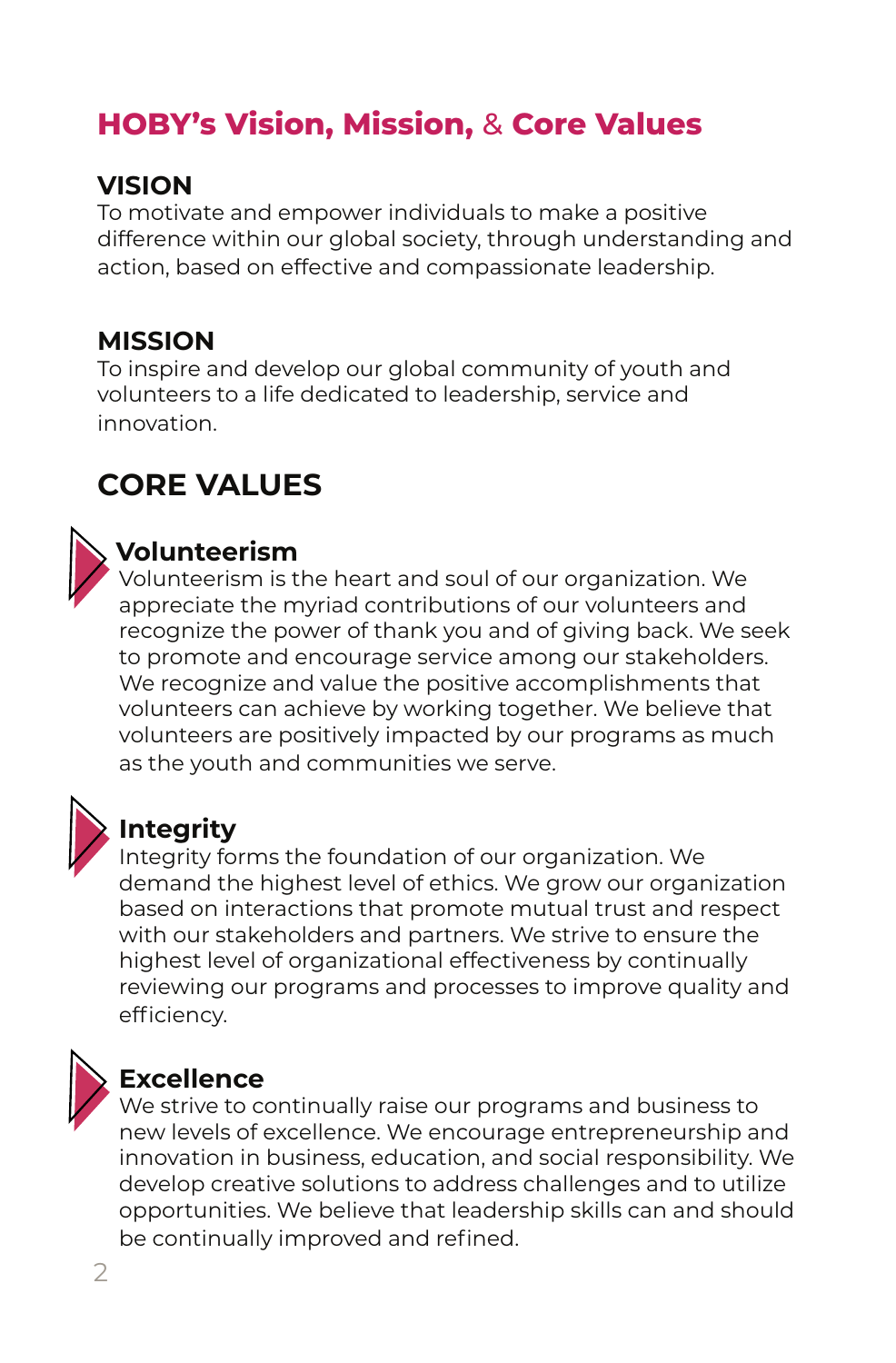

#### **Diversity**

We value and embrace diversity. We seek out views that reflect all walks of life and reflect those views in our programs. We are sensitive to the special needs and diverse backgrounds of individuals. We give all individuals an equal opportunity to be heard and to benefit from our programs

#### **Community Partnership**

We value community partnerships. We recognize the importance of working with community organizations to strengthen our supportive network. We value the input we receive from our community partners, and strive to work together cooperatively and constructively for the betterment of all.



**PENNSYLVANIA EAST** 

#### **HOBY PA East**

Lori Cahill, President [www.hobypaeast.org](http://www.hobypaeast.org )





"I truly believe the only way we can create global peace is through not only educating our minds, but our hearts and our souls."

 - Malala Yousafzai, *activist & recipient of The Nobel Peace Prize in 2014*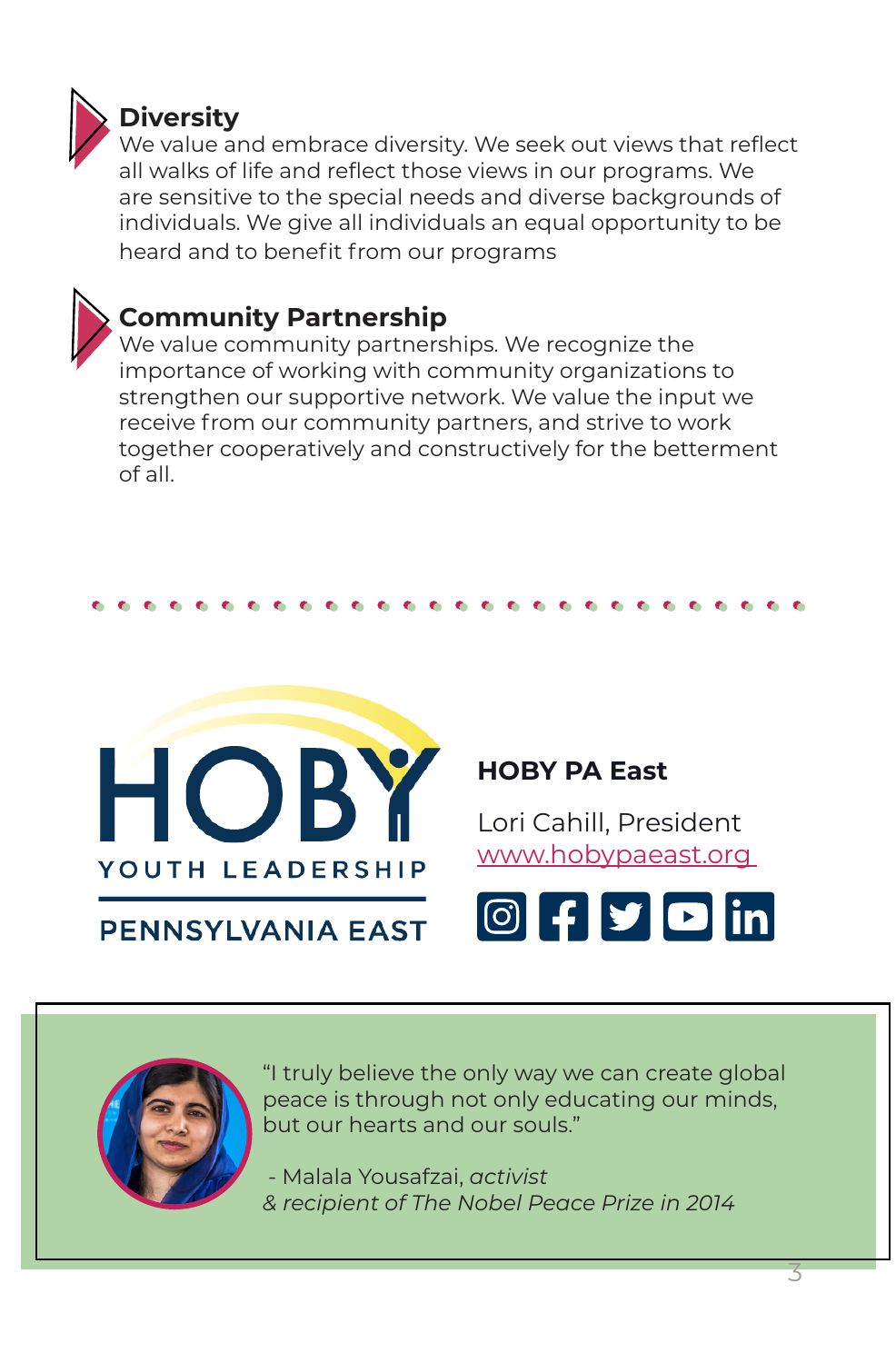#### **Table of Contents**

| HOBY's Vision, Mission, & Core Values         | 2               |
|-----------------------------------------------|-----------------|
| Hugh O'Brian Lasting Legacy & HOBY story      | 5               |
| <b>His Lasting Legacy</b>                     | 6               |
| Hello Ambassadors!                            | 8               |
| <b>Schedule of Events</b>                     |                 |
| <b>Friday June 17, 2022</b>                   | 9               |
| Saturday June 18, 2022                        | 10              |
| Sunday June 19, 2022                          | 11.             |
| Speakers                                      | 12 <sup>2</sup> |
| 2022 Ambassadors                              | 13              |
| <b>HOBY's Selection Process</b>               | 16              |
| Leadership Seminar Curriculum                 | 17              |
| Community Leadership Workshop (CLeW)          | 18              |
| How Will You Lead Through Service?            | 18              |
| <b>Cooperating Organizations</b>              | 19              |
| What happens after your HOBY seminar is over? | 20              |
| <b>World Leadership Congress</b>              | 21              |
| <b>Corporate Board</b>                        | 22              |
| <b>Seminar Committee</b>                      | 22              |
| A Special Thank You                           | 24              |
| <b>Notes</b>                                  | 25              |
| Animal Personality Inventory introduction     | 26              |
| Test                                          | 26              |
| Results                                       | 27              |
| <b>SDG Action Plan</b>                        | 28              |
| <b>Assets &amp; Needs Chart</b>               | 29              |
| <b>Action Plan</b>                            | 32              |
| <b>Identity Circle</b>                        | 34              |
| <b>SMART Goals</b>                            | 35              |
| Reflections                                   | 36              |
| <b>HOBY Academic All-Stars</b>                | 39              |
| <b>Follow us on Social Media</b>              | 39              |
| The Freedom to Choose                         | 40              |
| Show off your HOBY Swag                       | 41              |
| Letter from Corporate Board President         | 42              |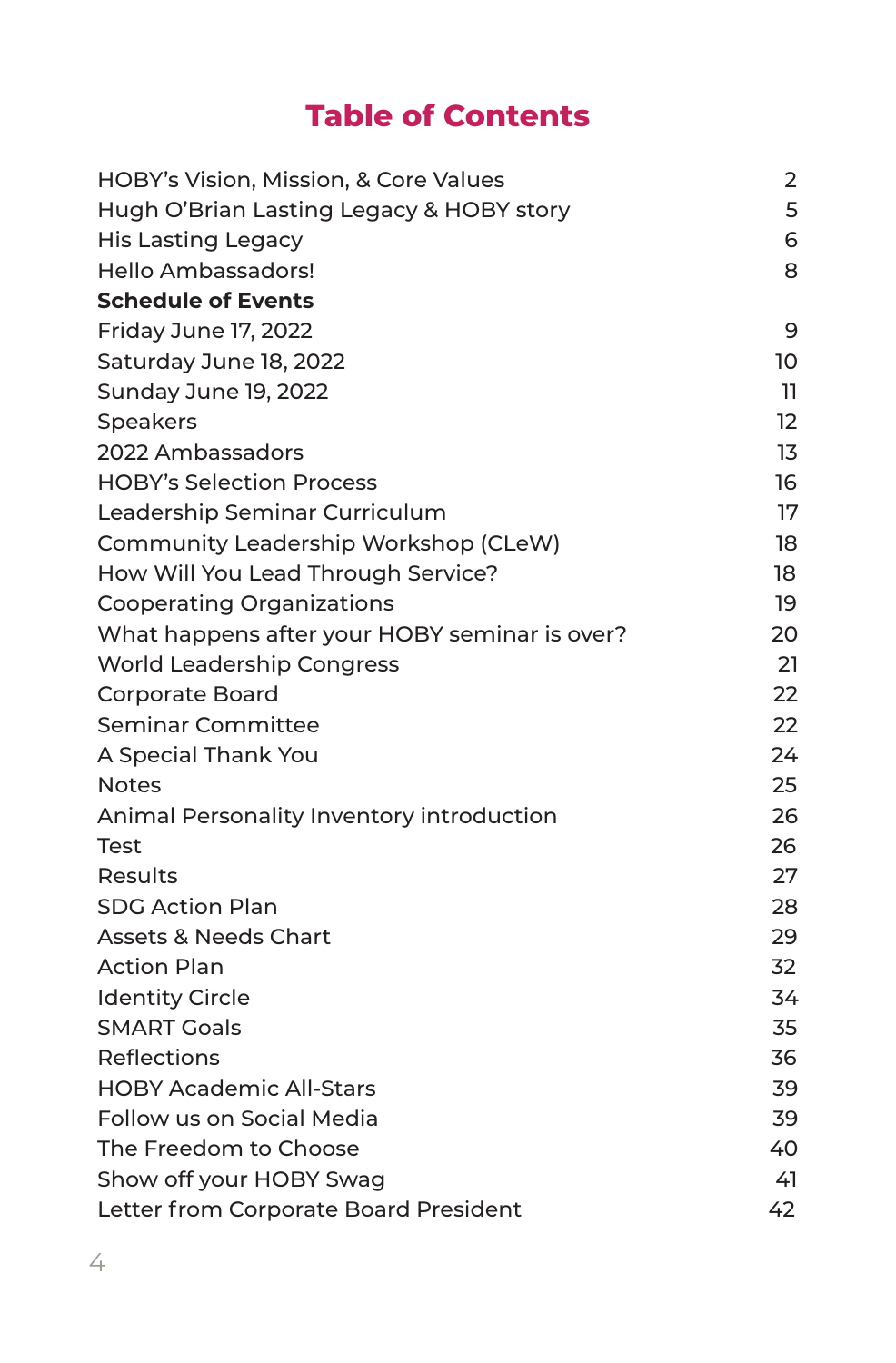<span id="page-4-0"></span>

#### **Hugh O'Brian**  *Visionary, Legendary Humanitarian (1925-2016)*

Hugh O'Brian was born April 19, 1925 in Rochester, New York. At 17, he became the youngest drill instructor in Marine Corps history, but found his true passion was acting. O'Brian gained national fame and notoriety with his portrayal of frontier lawman Wyatt Earp in "The Life and Times of Wyatt Earp." This top-rated television series ran from 1955-1962 and made O'Brian an overnight success. After the series ended, O'Brian went on to other acting projects in film, television, and Broadway while devoting the rest of his time to HOBY.

The honors and awards he has received from his work with HOBY are numerous. In 1983, the National Society of Fund Raising Executives honored him with their premier award for overall philanthropic excellence as a volunteer, fundraiser and philanthropist. This is the only time one individual has received the award in all three categories. In 1989, he received the 60th Annual American Education Award presented by the American Association of School Administrators. O'Brian joins Norman Rockwell, Lyndon Johnson, Helen Keller, Walt Disney, and Bob Hope as a recipient of this most significant award. Mr. O'Brian died on September 5, 2016 at the age of 91.

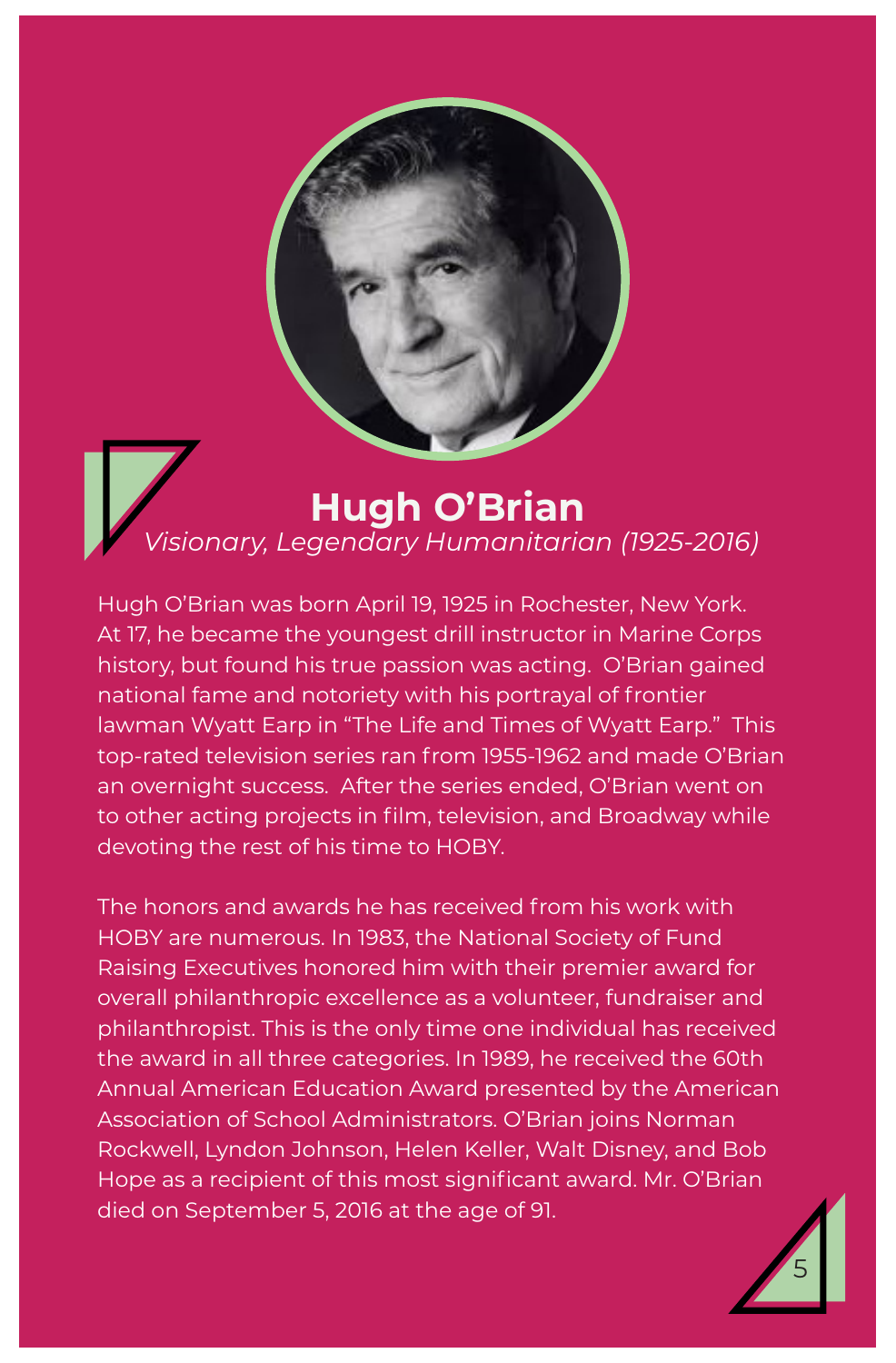#### **His Lasting Legacy**

<span id="page-5-0"></span>In 1958, Mr. O'Brian was privileged to spend nine inspirational days with the great humanitarian and 1952 Nobel Peace Prize Winner Dr. Albert Schweitzer at his clinic in Africa. Dr. Schweitzer's strong belief that "the most important thing in education is to teach young people to think for themselves" impressed O'Brian. Upon his return to the United States, he put Schweitzer's words into action by forming Hugh O'Brian Youth Leadership (HOBY), a non-profit organization. Its format for motivation was simple: bring a select group of high school sophomores with demonstrated leadership abilities together with a group of distinguished leaders in business, education, government, and the professions, and let the two interact. Using a question-and-answer format, the young people selected to attend a HOBY Leadership Seminar held each Spring in their state get a realistic look at what it takes to be a true leader, thus better enabling them "to think for themselves."

Today HOBY offers multiple leadership development programs for high school students based on the Social Change Model of Leadership and incorporating community service. Community Leadership Workshops (CLeWs) are held each year locally for freshmen. HOBY State Leadership Seminars for sophomores are held throughout the United States every Spring. The World Leadership Congress (WLC) for rising juniors is held each Summer in July at a major university in the U.S. and invites students from around the world to participate. HOBY style programs are also conducted in Canada, China, South Korea, Hong Kong, Iraq, Mexico, the Philippines, Taiwan, Turkey and the United Kingdom. The cultural differences that exist between countries of the world are explored in friendship by the American students and their international counterparts when they come together at the WLC. The HOBY experience is truly an inspirational event of a lifetime for student leaders. The Advanced Leadership Academy for juniors and seniors launched in 2013, HOBY's 55th anniversary year. HOBY boasts more than 450,000 alumni worldwide. Its alumni programs include international tours and service trips for high school and college students.

Each program year, Mr. O'Brian wrote this message to the current year's ambassadors and we pass it on to all of you. "I don't have any children of my own, but I've got a couple of hundred thousand like you out there who I'm proud to call my family. So, shine bright my friends; you are all my tomorrows and the future is yours to make outstanding!! I wish you love and Godspeed!" 6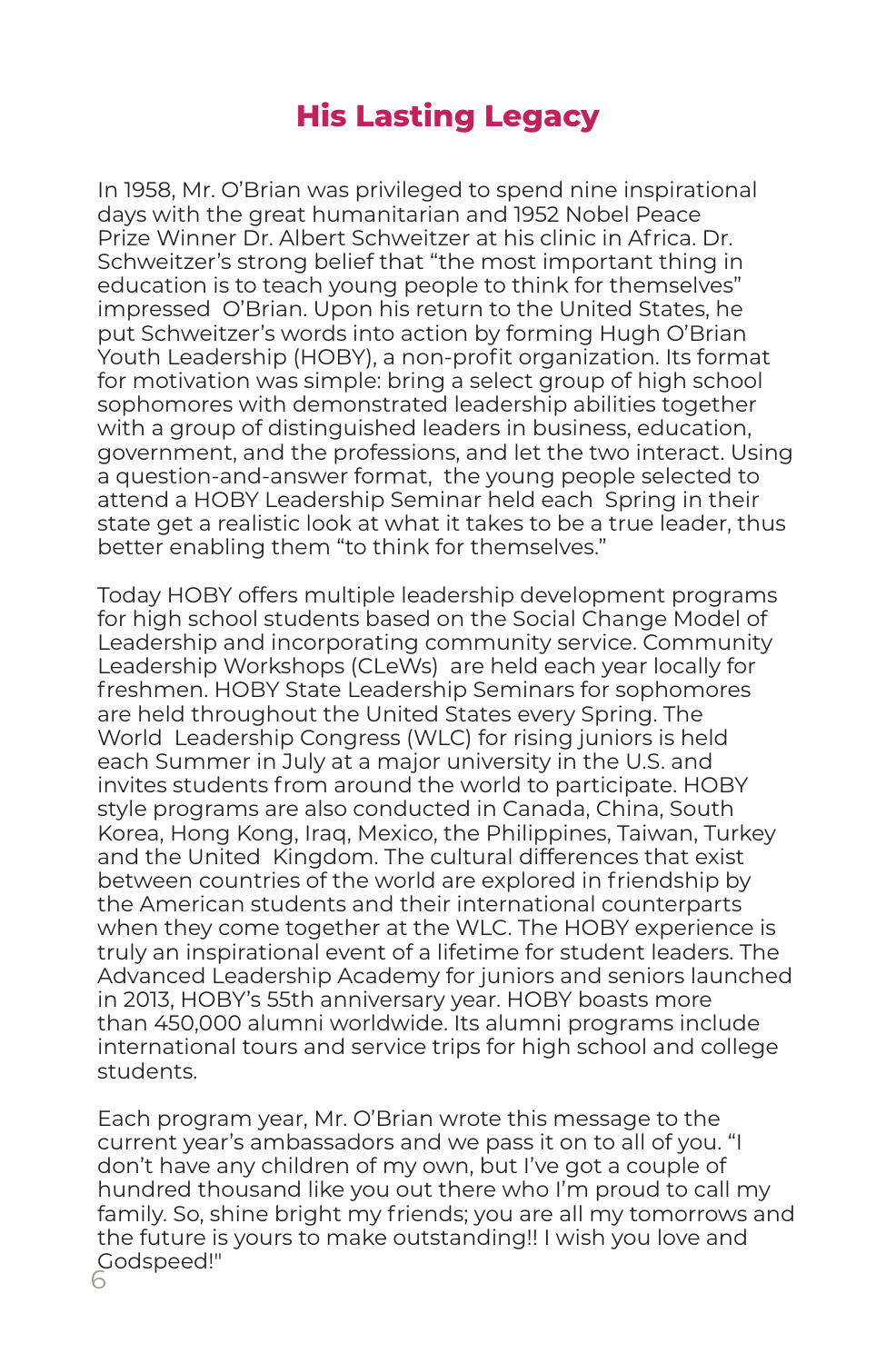#### **The HOBY Story**

In the summer of 1958, Hugh O'Brian received the invitation that would change his life forever. At the time, O'Brian had already made a name for himself as an actor portraying the legendary lawman Wyatt Earp on television and appearing in numerous films. When he received a cable from Dr. Albert Schweitzer welcoming him to French Equatorial Africa for a visit, he did not hesitate to accept. O'Brian had long admired the German doctor-missionary-theologian-musician, and within two weeks he arrived at Dr. Schweitzer's remote hospital complex in Africa. During his visit, O'Brian spent his days assisting the volunteers in the hospital and his nights with Dr. Schweitzer discussing global peace and world politics. During their discussions, Dr. Schweitzer told O'Brian that he felt "The most important thing in education is to teach young people to think for themselves," which O'Brian would never forget.

After an inspiring nine days, O'Brian prepared to return to America. Before saying goodbye, Dr. Schweitzer took O'Brian's hand and asked, "Hugh, what are you going to do with this?" It was these words combined with his unforgettable visit that compelled Hugh O'Brian to form Hugh O'Brian Youth Leadership (HOBY). Two weeks after returning from his 1958 visit to Africa, O'Brian put together a prototype seminar for young leaders.

From 1958 to 1967, leadership seminars took place in Los Angeles for sophomores from California. In 1968 the scope of the HOBY program grew to include national and international participants which led to the expanded eight-day global leadership seminar called the World Leadership Congress (WLC) held annually. In an effort to include more students nationwide, three-day and four-day HOBY Leadership Seminars were instituted in 1977 in which high schools throughout the country may nominate a sophomore to attend a HOBY seminar in their state.

Six decades later, HOBY is still inspiring young people all over the world to develop their leadership and critical-thinking skills to achieve their highest potential. Currently, more than 10,000 tenth graders, representing almost as many high schools nationwide, attend HOBY Leadership Seminars each year. These seminars are run by over 4,000 volunteers with community leaders, business executives, educators, and parents involved in every seminar. Each seminar strives to follow the HOBY motto of teaching students, "how to think, not what to think," thus ensuring that Dr. Schweitzer's hope for young people lives on.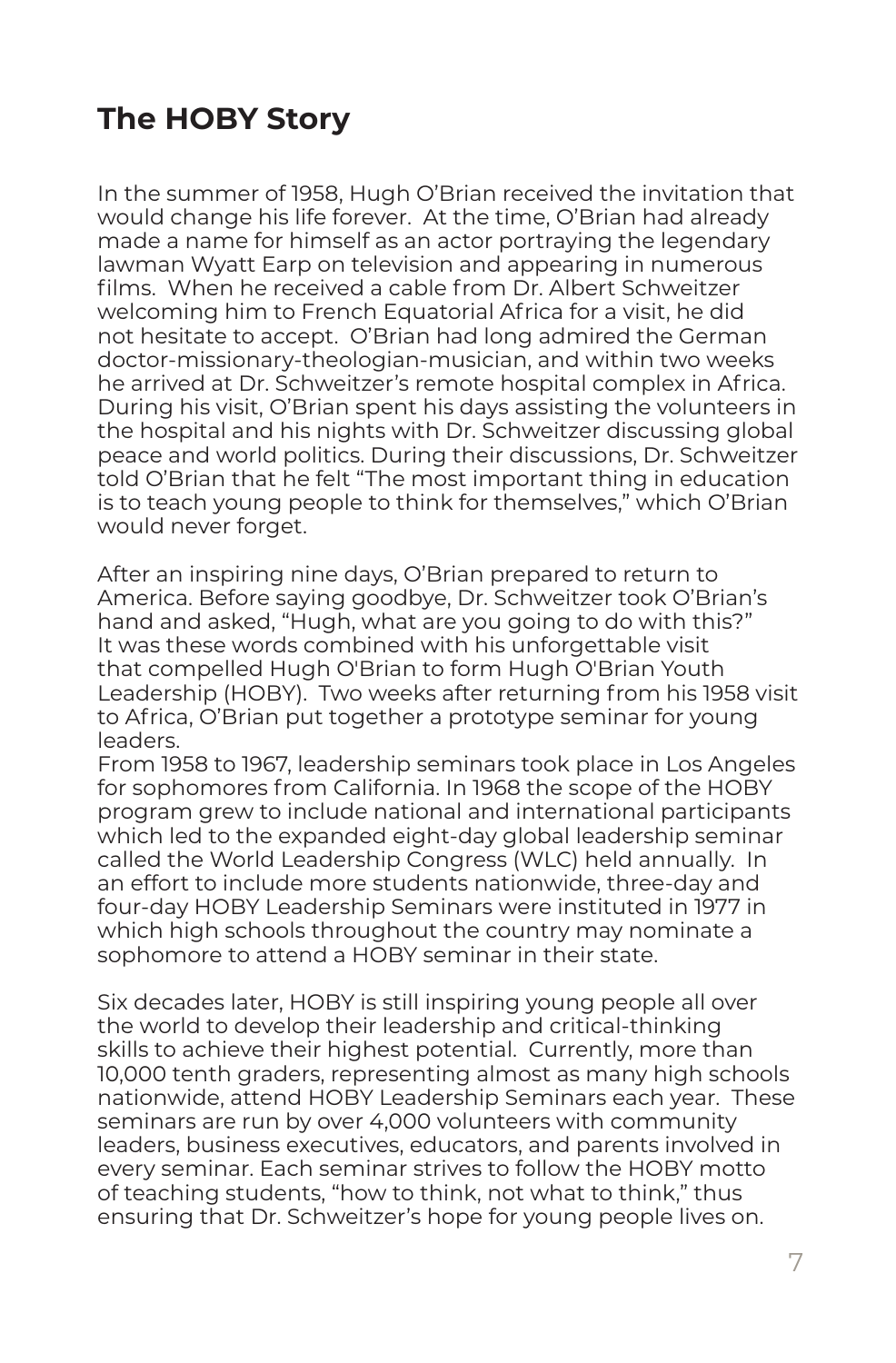#### <span id="page-7-0"></span>**Hello Ambassadors!**

Welcome to the 2022 HOBY PA-East Seminar! Our entire volunteer staff of over 50 outstanding individuals is extremely excited to have you here this weekend, and we hope this HOBY Seminar will be one of the most memorable experiences of your high school career.

You were selected because others see something wonderful in you. Starting now, **you are a leader**. We will not provide conclusions to you; we want you to think for yourself. Take advantage of this opportunity to question your thoughts, share your ideas with others, and get answers to questions regarding your role in this world.

We have assembled terrific individuals from various professions who will speak to you about the challenges and joys of being leaders in their fields. We encourage you to ask questions and learn from their different perspectives. We have also planned activities to prepare you for being a leader – you will learn and experience what **you can do right now** to make your own community better.

While our volunteers and speakers will contribute greatly to the success of the seminar, the biggest contributing factor will be **YOU** – your attitude, your willingness to go beyond your past beliefs and behaviors, your participation, and what you will give to each other. Open yourself to the people around you this weekend. Learn from one another and discover the unique contribution you can make. Our world faces challenging times ahead and leaders are needed! Continually ask yourself—**how can I make a difference in my community and the world?** Approach this weekend with enthusiasm and you will not be disappointed.

This year's seminar theme is "**Why Not Me**". We hope you carry this philosophy with you from now on! We are excited to embark on this adventure with you and we cannot wait to see the change you will create in your schools and communities!

We hope you enjoy yourself and apply what you learn from this weekend to your life. At the end of this weekend, you will become HOBY Alumni. You will join thousands of young people worldwide that have come before you. It is our hope that you leave our seminar and return to your communities **INSPIRED** to make a difference in everything you do!

#### **We look forward to meeting you this weekend! Welcome to HOBY!**

**Warmly,**

Leadership Seminar Chairs (LSCs) Adam Brittin & Beth Costantino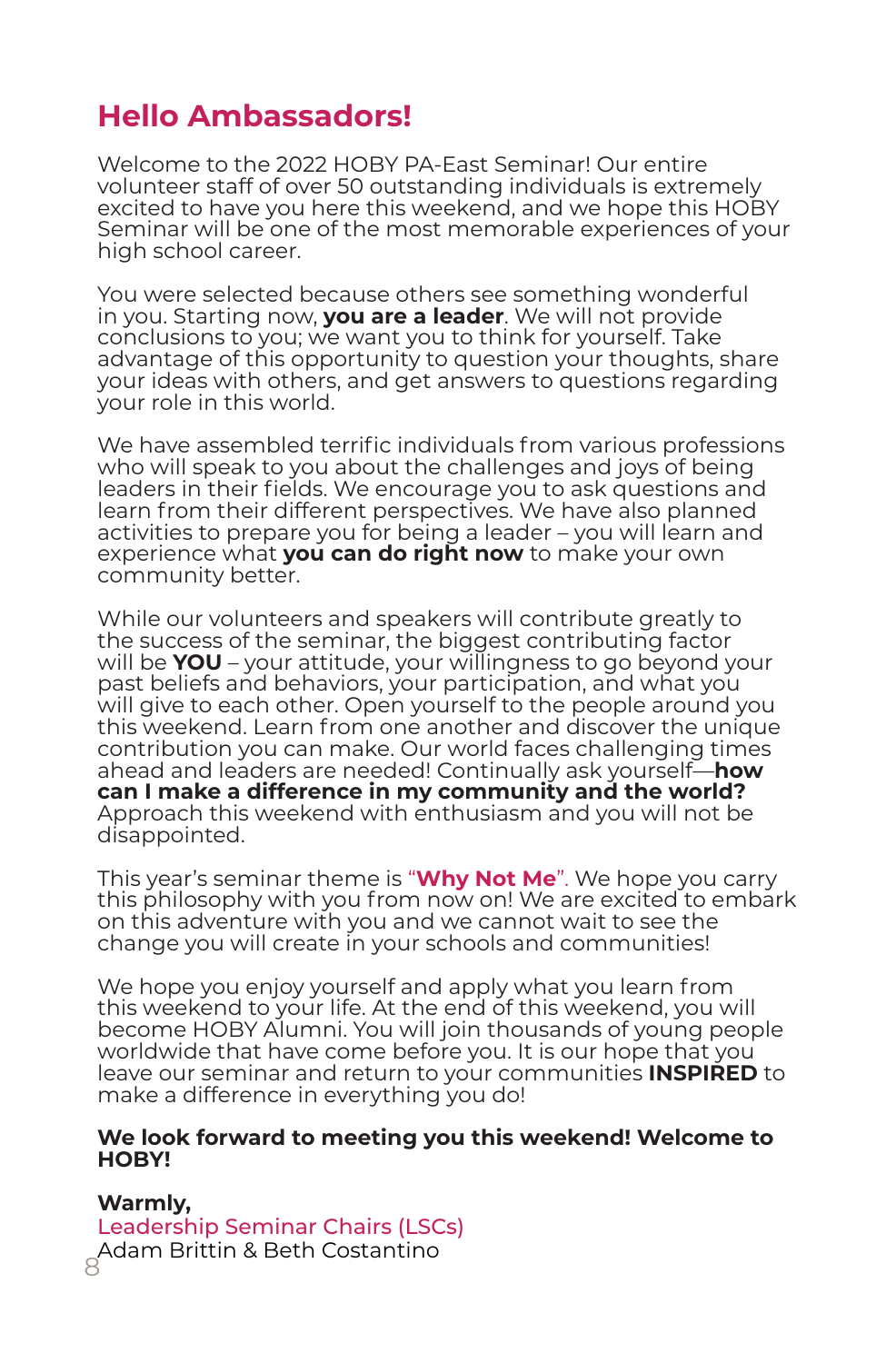<span id="page-8-0"></span>

| 7:00 AM         | Ambassador Arrival & Registration                                                   |
|-----------------|-------------------------------------------------------------------------------------|
| 8:30 AM         | <b>Group Time</b>                                                                   |
| 9:00 AM         | <b>Opening Ceremonies</b>                                                           |
| <b>10:00 AM</b> | Introduction to Leadership at HOBY<br>· Keynote Speaker                             |
| $11:45$ AM      | Lunch                                                                               |
| <b>1:00 PM</b>  | Personal Leadership<br>$\cdot$ Intro<br>· Activity<br>· Panel Speakers & Discussion |
| 4:00 PM         | Group Leadership<br>$\cdot$ Intro<br>· Panel Speakers & Discussion                  |
| 5:45 PM         | Dinner                                                                              |
| 7:00 PM         | Group Leadership (continued)<br>Activity                                            |
| 9:00 PM         | Evening Social Activity: Game Night                                                 |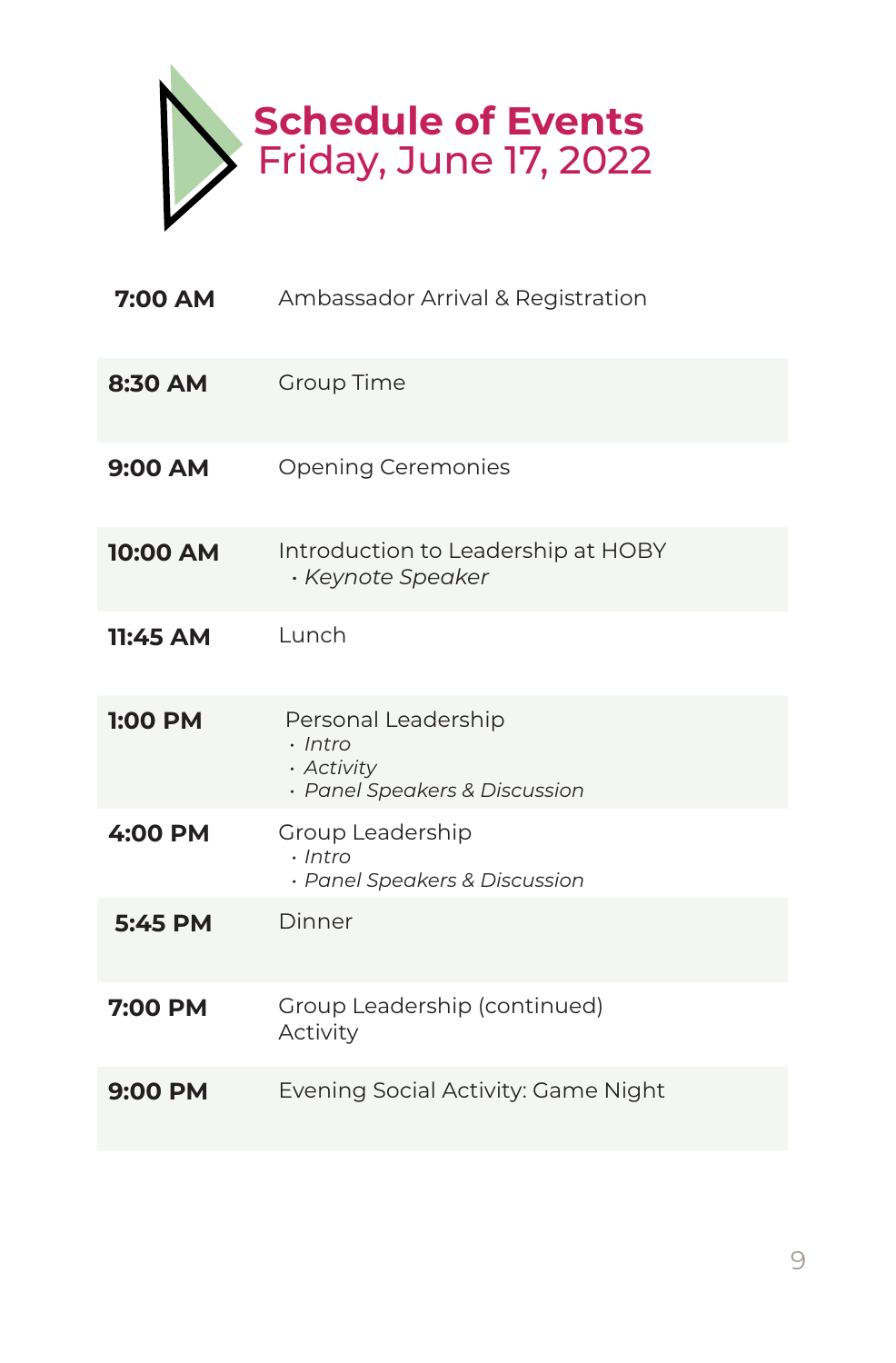<span id="page-9-0"></span>

| 7:00 AM  | Wake Up Call                                                                                                |
|----------|-------------------------------------------------------------------------------------------------------------|
| 7:15 AM  | <b>Breakfast</b>                                                                                            |
| 8:30 AM  | Service Leadership<br>$\cdot$ Intro<br>• UN Sustainable Development Goals<br>· SDG Service Project Planning |
| 11:30 AM | Lunch                                                                                                       |
| 12:45 PM | Service Leadership (continued)                                                                              |
| 2:45 PM  | Diversity, Equity, Inclusion & Accessibility<br>Activity                                                    |
| 3:30 PM  | <b>Group Activity &amp; Photos</b>                                                                          |
| 4:45PM   | Dinner                                                                                                      |
| 6:00 PM  | <b>Gratitude Activities</b>                                                                                 |
| 7:30 PM  | Evening Social Activity: Talent Show                                                                        |
| 9:30 PM  | Reflections                                                                                                 |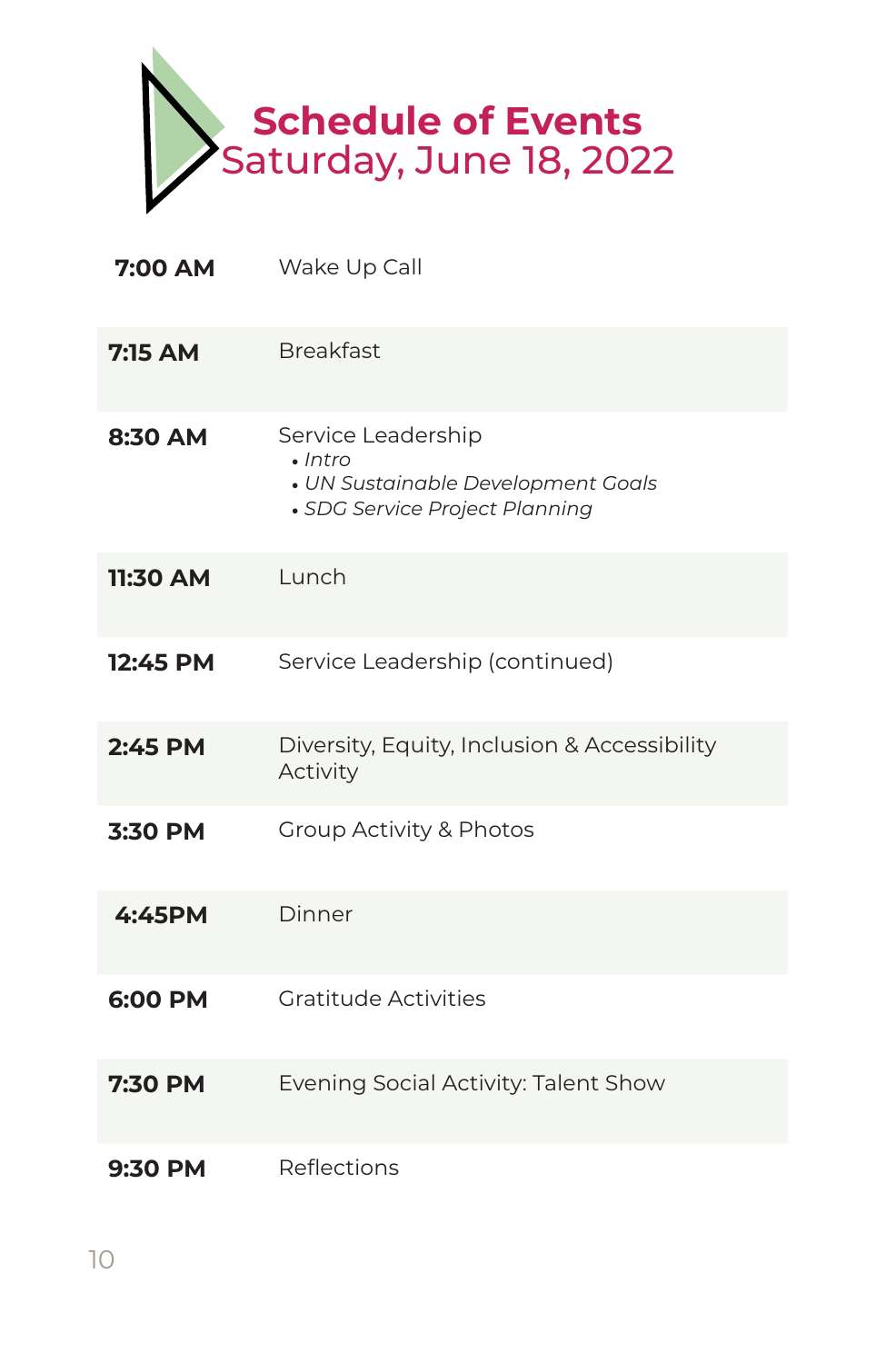<span id="page-10-0"></span>

| 7:30 AM  | Wake Up Call                                                                                      |
|----------|---------------------------------------------------------------------------------------------------|
| 7:45AM   | <b>Breakfast</b>                                                                                  |
| 8:45 AM  | Morning Services Options<br>· Catholic Mass<br>• Non-denominational Service<br>· Discussion Group |
| 10:00 AM | Diversity, Equity, Inclusion, & Accessibility<br>Discussion                                       |
| 10:30 AM | Service Leadership (continued)<br><b>SMART Goals</b>                                              |
| 11:30 AM | Lunch                                                                                             |
| 12:45 PM | Life with HOBY & Action Plan                                                                      |
| 2:00 PM  | <b>Group Time</b>                                                                                 |
| 2:15 PM  | <b>Closing Ceremonies</b>                                                                         |
| 3:00 PM  | Ambassador Farewell                                                                               |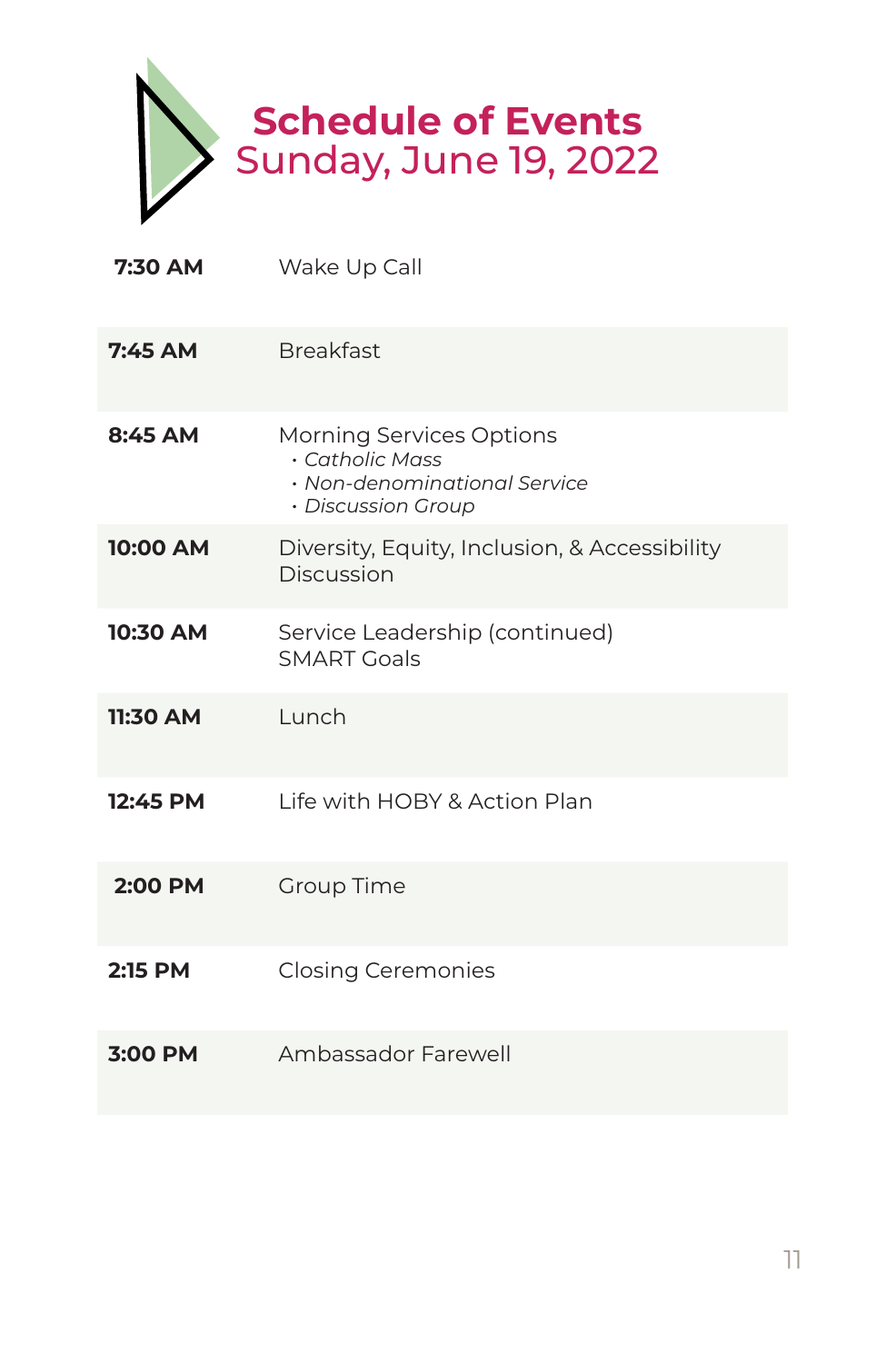#### <span id="page-11-0"></span>**Speakers**

#### *Personal Leadership & Keynote*

#### **Brian Selander,** *CEO of GovSourcing*



Brian Selander is the CEO of GovSourcing, serving businesses growing their public sector footprints and government leaders reducing costs. Brian's own background is a mix of public and private leadership, including senior roles with multiple current and former Governors and United States Senators. Before leading GovSourcing, he was the President of an eCommerce company, the COO of a young millennial focused media company and Managing Director of a management consulting firm that were both acquired and was the "Offensive Coordinator" of a digital sports network that was Fast Company's #3 Most Innovative in the World in video.

He is on the boards of multiple start-ups and the non-profit Hugh O'Brian Youth Foundation (HOBY). He graduated from Rutgers College, holds a Masters from the University of Pennsylvania and completed the Senior Executive Fellows program at Harvard.

*For other speakers, visit us at [https://www.hobypaeast.org/speakers](https://www.hobypaeast.org/speakers )  Or snap a photo using your cellphone using this QR code.*

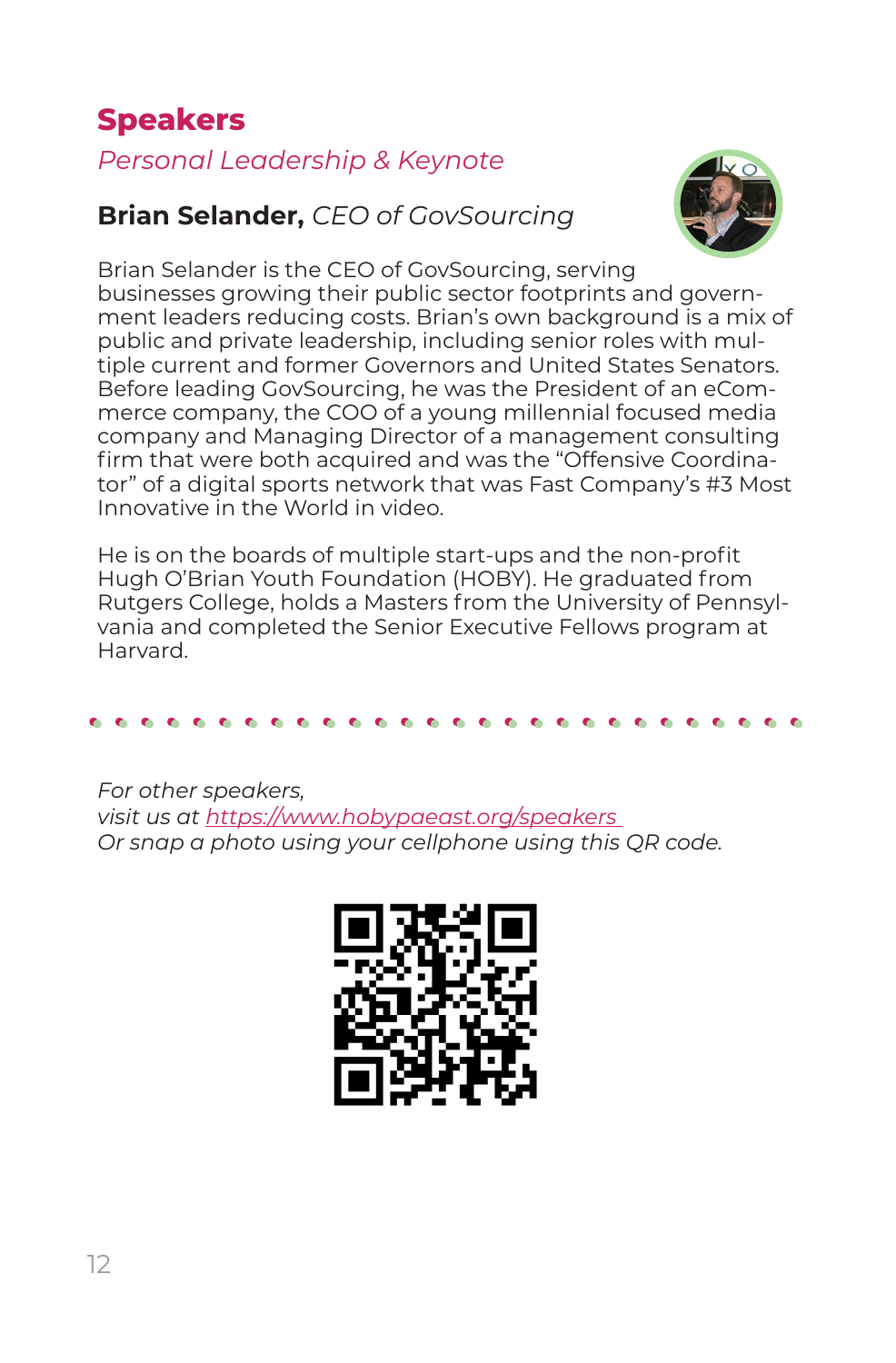<span id="page-12-0"></span>

Academy of Notre Dame de Namur Kate DiGregorio Sophia Bramley Rodriguez

AIM Academy Cortea Miller Mia Giannone

Archbishop Ryan Mya Diorio

Archbishop Wood High School Georgia Waltrich Tess Waltrich

Bangor Area High School Megan Engle

Berwick Area High School Amelia Martz

Brandywine Heights High School Noah Parish

Catasauqua High School Delaney Troxell

Central Bucks High School East Jasmin Kainth

Central Bucks High School South Nishi Vyas

Central Bucks High School West Brayden Butts Clara Lee

Chichester High School Juliana Saccone

Conestoga High School Charles Henderson Ben Shapiro Giu Prespa Vespa

Conrad Weiser High School Gracie McMahon

Constitution High School Kenneth H. Best Kamerah Butts

Council Rock South Dara Botnick

Delaware Valley Friends School Sara Dupre

Downingtown STEM Academy Maxwell Glazer

Easton Area High School Jazmin De Jesus Sovannary M Taylor

Emmaus High School Carter Fehlinger Cecilia Christ Sarah Greene

Exeter Township High School Leah Schmid

Freedom High School Allie Harper

Friends' Central School Hanan Muaddi Tyleencia Wilson

George Washington Carver High School of Engineering and Science Aliaz Hightower Malea Williams

Germantown Academy Tatiyanna King CJ Mersky

Girard College Tyler Frisby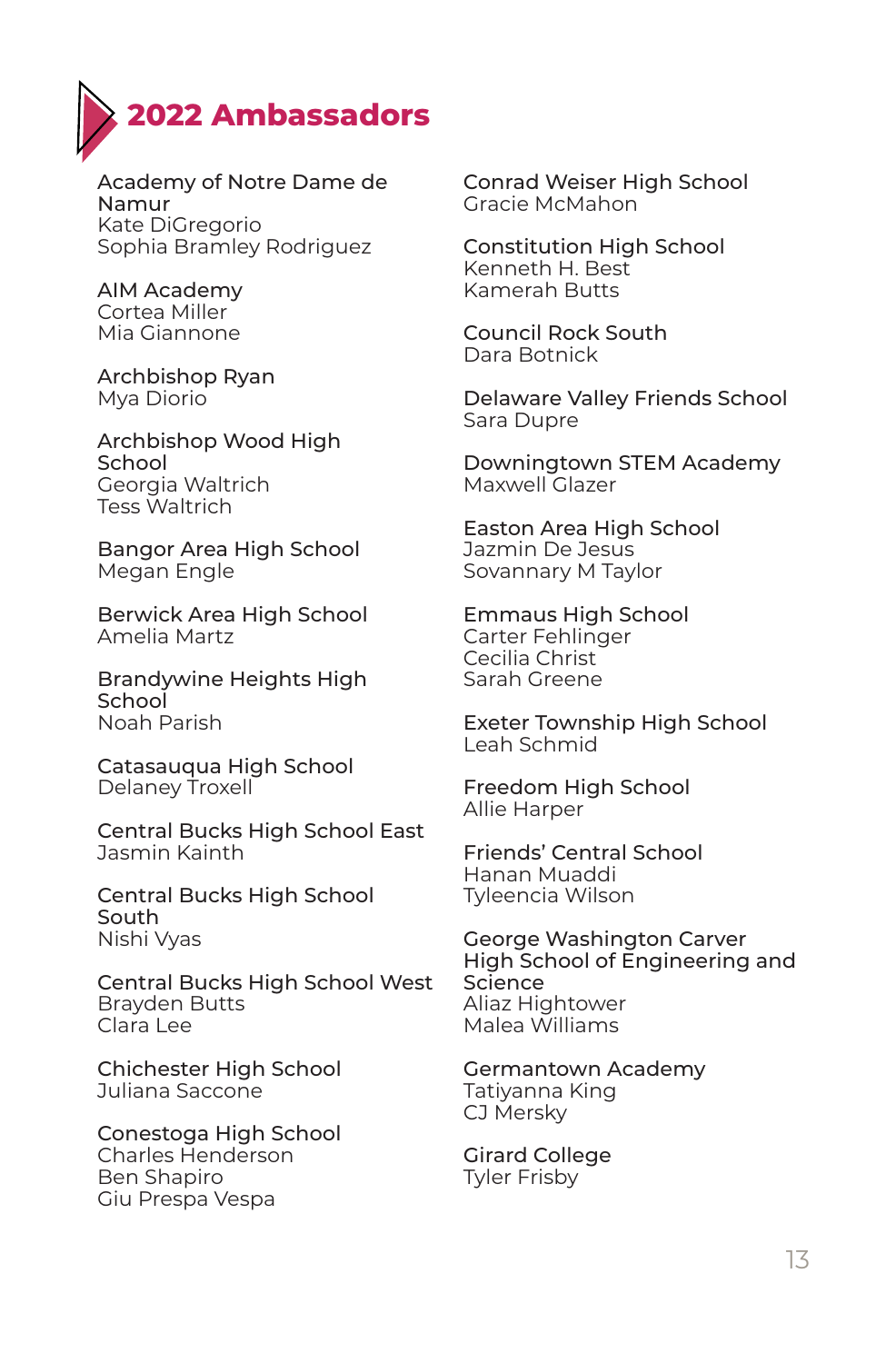

Governor Mifflin Senior High School Stacey Frias

Great Valley High School Aditya Bhosale

Hamburg Area High School Samantha Gruber

Harriton High School Grace Deneen Eddie Wright

Harry S Truman High School Giovanni Nigro

Haverford High School Josh Bernstein Kara Gardner

Holmdel High School Preeti Parmar

Jenkintown High School Julia Walsh

Kennett High School Sawyer Fellows

Kutztown High School Jesse Hastings

La Salle College High School Machi Holland James McGowan

Lancaster Country Day School Jade West

Lehighton Area High School Koy Wentz

Liberty High School Angelica Santana

Lower Moreland High School Julia Lee

Malvern Preparatory School Daniel Milliken Joshua DeStefano

Mercy Career & Technical High School Jamai Vann

Methacton High School Khwaish Kapoor Olivia Kline

Moravian Academy Anya Chadha

Muhlenberg High School Siena Murphy

Nazareth Academy High School Casey Stone

Nazareth Area High School Cameron Alvino

New Hope-Solebury High School Anna D'Agostino Major Richmond

North Penn High School Nate Schlegel

Northwestern Lehigh High School Tessa DeJesus

Octorara High School Sarah Watson

Oley Valley High School Jonas O. Smith

Owen J. Roberts High School Olivia Savochka

Oxford Area High School Madeline Soule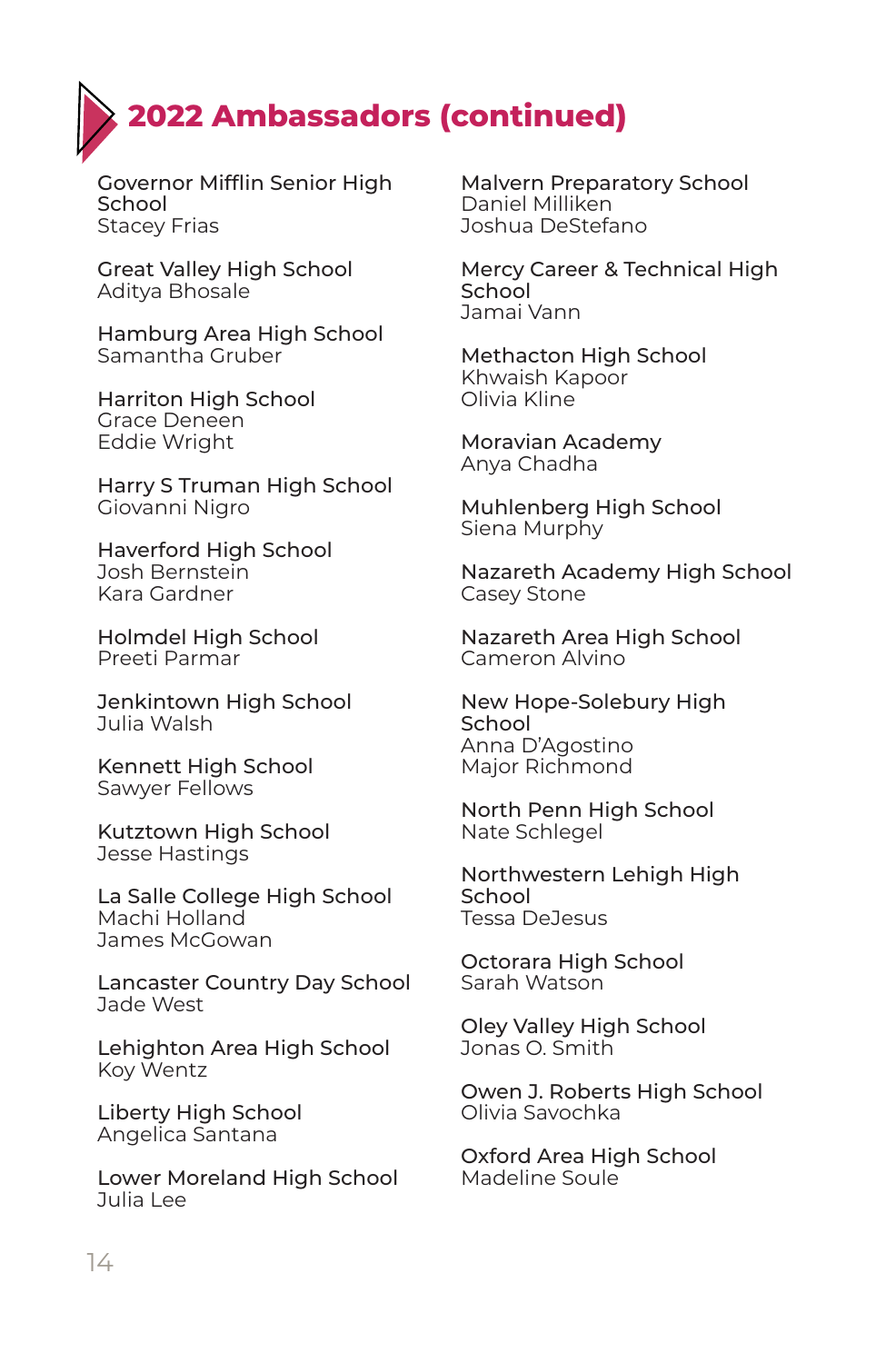Palmerton Area High School Caitlyn Wallace Cora Wentz

Panther Valley High School Eli Maynard

Parkland High School Sharran Sineesh

Pelham Memorial High School Laura Shelton

Pen Argyl Area High School Kael Grim

Pennsbury High School East Sriya Amineni Thomas Cherian

Pennsbury High School West Mahek Dixit Samarth Mannikeri

Perkiomen Valley High School Ava Bellino Rebecca Dupre

Phoenixville High School Zion Ohlbaum Sicily Thompson Emma Ward

Pope John Paul II High School Brianna Kirkpatrick

Quakertown Community High School Emily Parker Emma Pham

Radnor High School Chloe Fong Arjun Singh

Saucon Valley High School Kimberly Moser

Scarsdale High School David Duan

Solebury School Aum Desai Annalise Houghton

Souderton Area High School Molly Kreag

Spring-Ford Area School District Arhan Kaul

Springfield High School Mara Fallon

Strath Haven High School Iris Cheng Meredith Seidman

Sun Valley High School Seamus Mcgroary

The Shipley School Ethan Kopelman

Unionville High School Darena Ho Luke Stokes

Upper Dublin High School Jake Levine

Upper Moreland High School Brooke Lobban

Valley Forge Military Academy & College Luis M. Lucas

Villa Maria Academy Alison Legaard Leah Machita

Whitehall High School Iqrah Mohammad Tiana Waithaka

William Tennent High School Sarah Bloom James Niles

Wilson Area High School Angelina Bastien Hans Kuder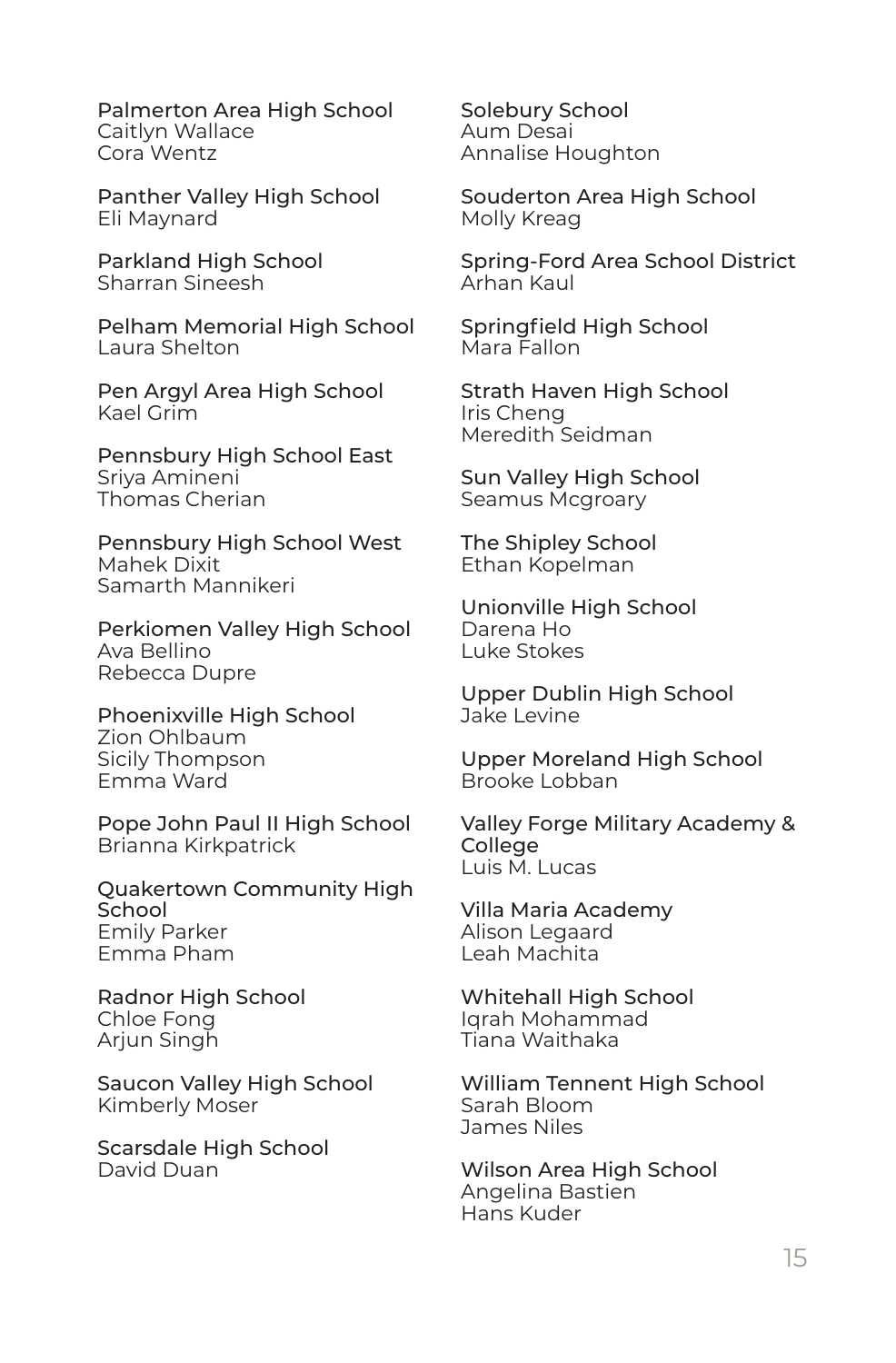# <span id="page-15-0"></span>**2022 Ambassadors (continued)**

Wilson High School Mikayla Arthur

Wissahickon High School Tiffany L Gavyn Lewis

Woodlynde School Gwendolyn Clark

Wyomissing Area High School Vanesa Aguay





"I don't know what your destiny will be, but one thing I do know: the only ones among you who will be really happy are those who have sought and found how to serve."

- Albert Schweitzer, *1952 Nobel Peace Prize Winner*

# **HOBY's** Selection **Process**

Each September, HOBY Registration Kits are sent to over 22,000 public, private, and charter high schools in the United States. All tenth graders are eligible for selection to attend one of the three or four-day weekend seminars held in their area each spring. A sophomore leader may be selected by each school and is certified by the principal. HOBY seminars focus on teaching students how to think, not what to think, while encouraging young leaders toward responsible citizenship, including community service and volunteerism.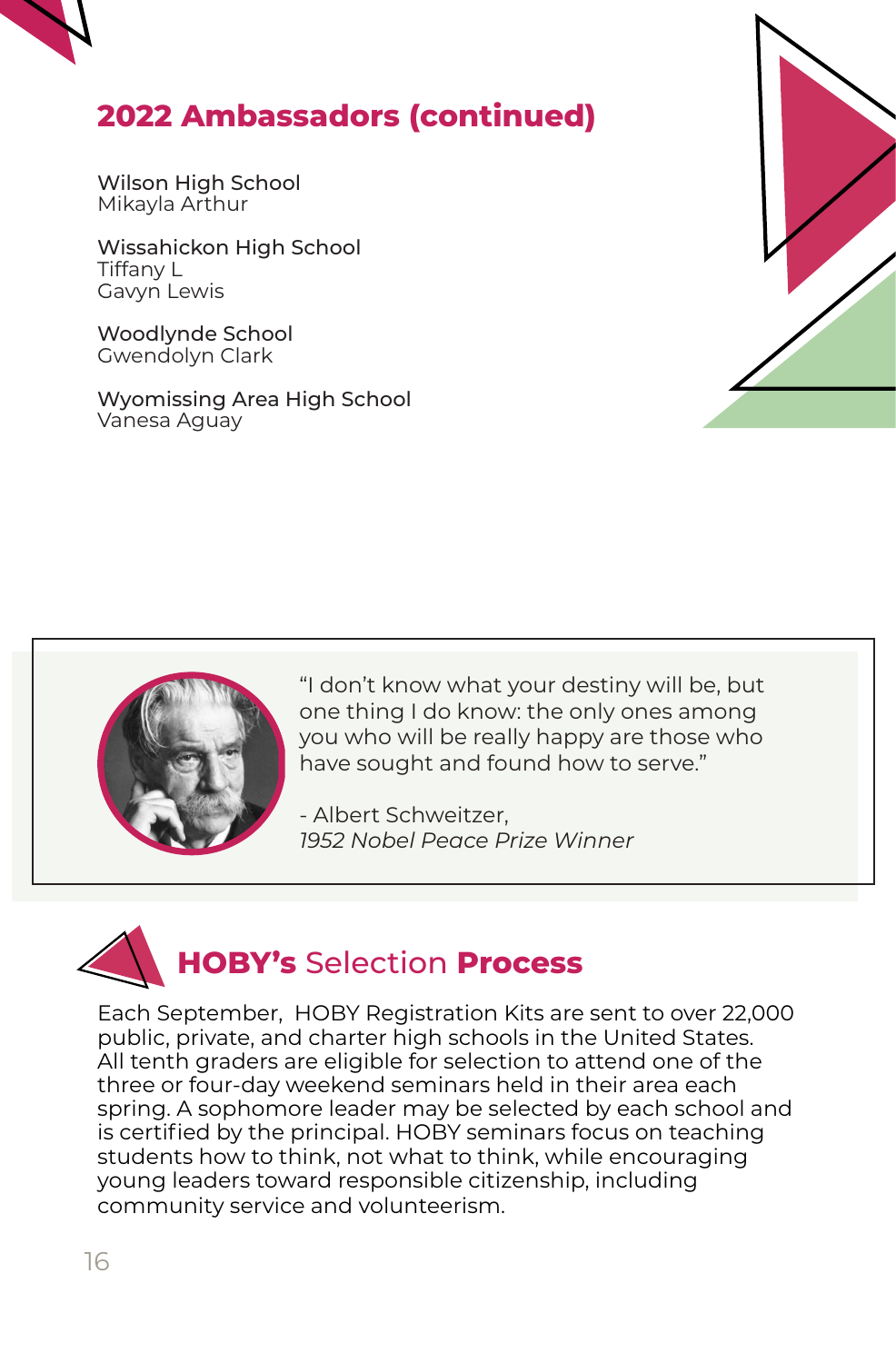#### <span id="page-16-0"></span>**Leadership Seminar Curriculum**

The curriculum for this Leadership Seminar is based on HOBY's vision to motivate and empower individuals to make a positive difference within our global society. HOBY believes students like you represent the future leaders of the world – leaders in business, education, government, or any field you choose – because YOU are someone who will make a difference.

By developing and understanding effective and compassionate leadership, we hope you will be able to realize your leadership potential and take action in your homes, schools, workplace, communities and the world. Your HOBY experience will help you **develop leadership** from three perspectives:

#### **Personal • Group • Service**

We will focus on your individual growth in order for your leadership to make a better world and a better society for yourself and others. Everyone at HOBY believes in your ability to be a leader and affect the future for all of us.

Throughout the Seminar, we want you to engage in the HOBY Active Leadership Cycle. This is a process that can be applied throughout your life. The cycle: Learn - Act - Reflect - Innovate, is a process for developing your leadership skills and, truly, any kind of personal development. You learn about or how to do something, you act on what you learn, you reflect on what went wrong or what can be adjusted, and you make changes, or innovate, and try again.



So, stand out and be outstanding! Show us who you are and what you can do. HOBY is your open door to a life of leadership and service. We can't wait to learn what potential you will unlock through HOBY.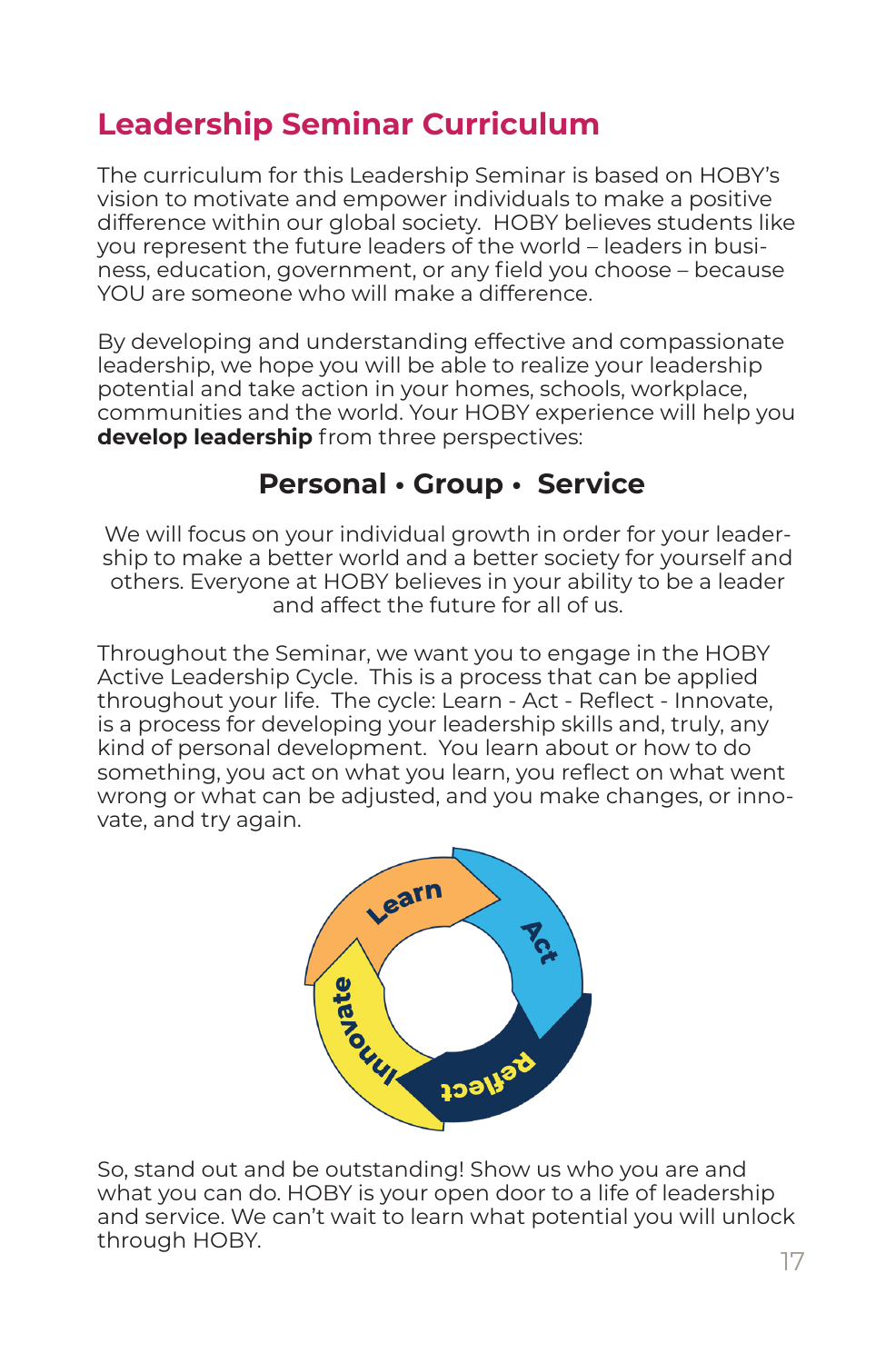#### <span id="page-17-0"></span>**Community Leadership Workshop (CLeW)**

The Community Leadership Workshop (CLeW) is HOBY's oneday leadership program for high school freshmen, which focuses on leadership as a discipline to be explored and learned. HOBY CLeW students interact with local community leaders, and participate in group activities, and conduct community service projects. If you are interested in organizing a CLeW at your school, please contact your local seminar planning committee.



**COLOR** 

 $\bullet$ 



#### Leadership for Service: HOBY's Commitment to Volunteerism

As you will learn this weekend, one of the most powerful ways to show leadership is through service to others. HOBY believes so strongly in the idea of servant leadership that we answered the call and created an initiative that challenges all Ambassadors to continue their HOBY experience long after the seminar concludes. Leadership for Service (L4S) is HOBY's service- leadership program intended to prepare young people to contribute to their communities through service, learning and volunteerism.

The objectives of Leadership for Service are:

- To inform Ambassadors about the role and impact of community service;
- To facilitate setting short-term community service goals;
- To provide opportunities to connect with community service organizations; and
- To provide documentation of program impact and effectiveness.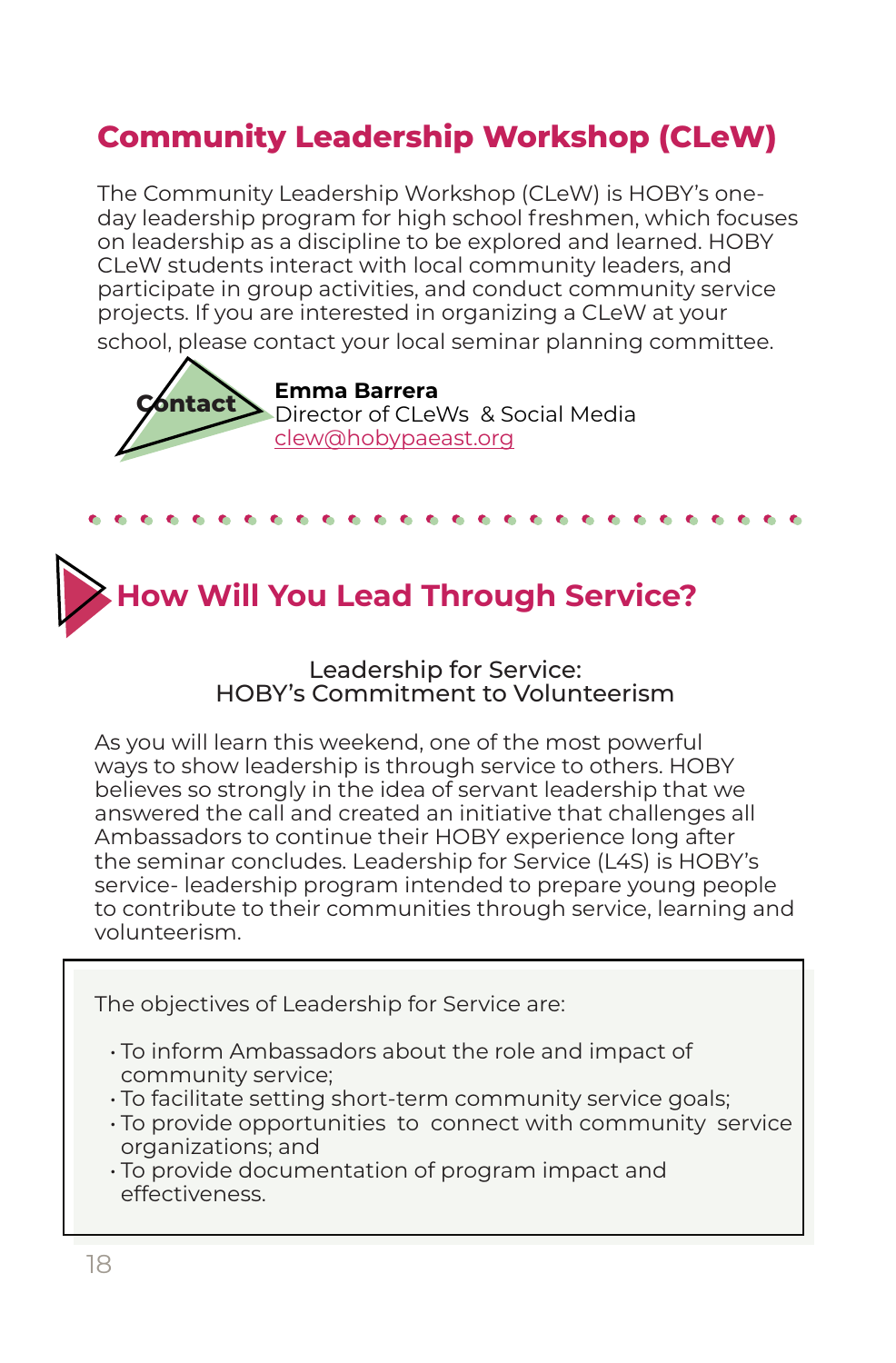<span id="page-18-0"></span>Each Ambassador is challenged to return to his/her community and conduct at least 100 hours of community service in the year following the HOBY Leadership Seminar.

Ambassadors are asked to make a year-long commitment to strengthen their communities through volunteerism and to track their success by logging their hours on the HOBY website, [www.hoby.org](https://hoby.org/) in the Alumni section. Since the implementation of HOBY's Leadership for Service program in 1998, participants have logged over 4 Million volunteer service hours.

Through HOBY's Leadership for Service programs, Ambassadors gain the tools, passion and commitment to serve others. To help young people realize the personal and social benefits of volunteerism and service, HOBY awards each Ambassador who successfully completes and logs 100 hours a special recognition packet, which includes recognition by the White House and the President's Student Service Award.

#### **Cooperating Organizations**

- Albert Schweitzer's Leadership for Life
- America's Promise The Alliance for Youth
- American Association of School Administrators
- American International Education Foundation
- Big Brothers Big Sisters
- The Congressional Award
- Education First Tours
- Foundation for Teaching Economics
- HOBY Canada
- HOBY Iraq
- HOBY Korea
- HOBY Togo
- HOBY Turkey
- HOBY Uganda
- HOBY UK
- Hong Kong Union for Youth Leaders
- General Federation of Women's Clubs (GFWC)
- International Association of Lions Clubs
- Junior Chamber International
- Military Order of the World Wars
- National Association of Secondary School Principals
- National Parent Teacher Association
- Optimist International
- Phi Sigma Pi National Honor Fraternity
- Points of Light & Hands on Network
- Students Against Destructive Decisions (SADD)
- Young Marines
- Youth Service America (YSA)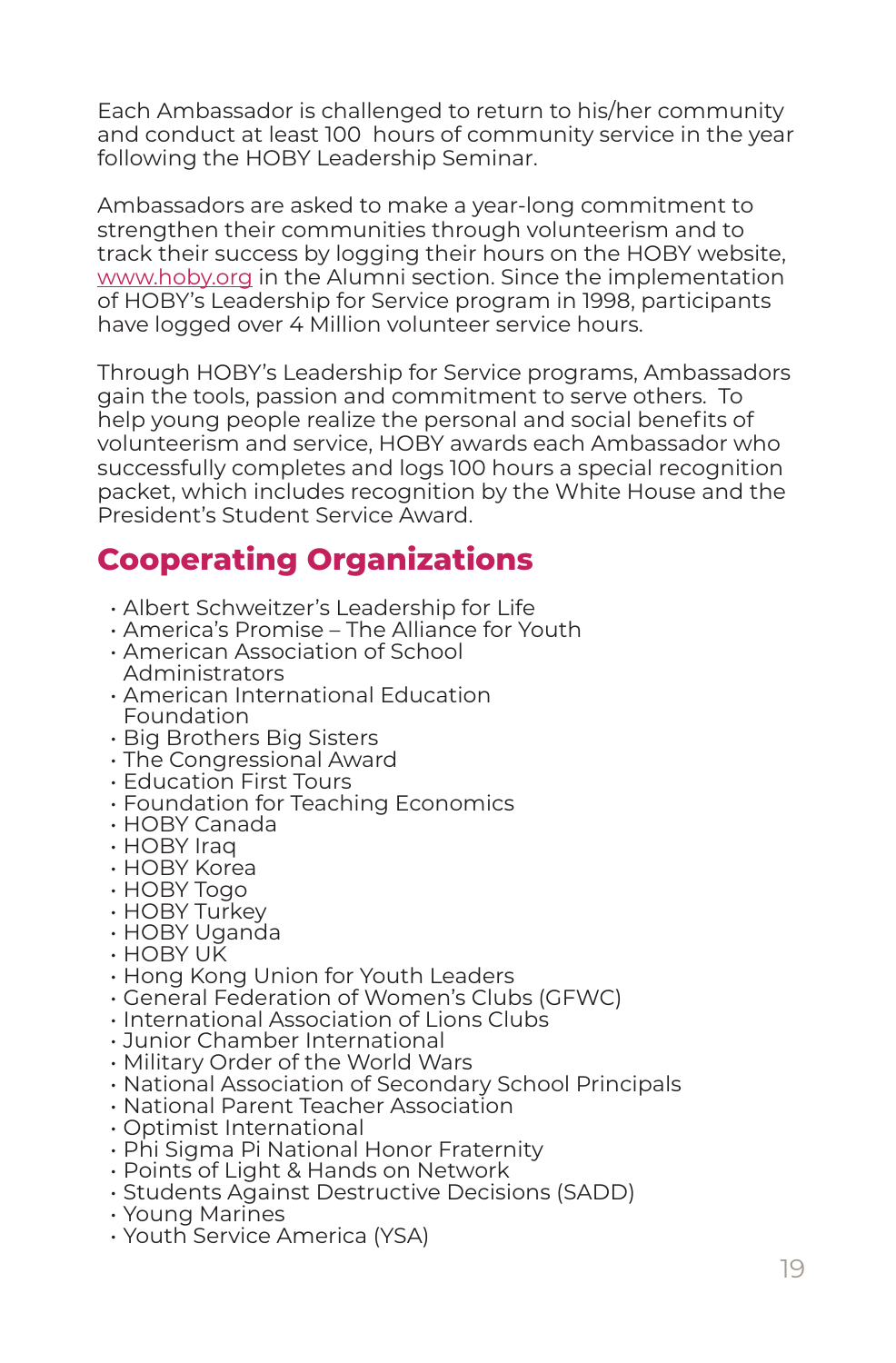#### <span id="page-19-0"></span>What happens after your HOBY seminar is over? **You become a HOBY Alumnus.**

You are now a part of the family of fellow HOBY Alumni who number 600,000 strong!

Being a HOBY Alum is special. HOBY alumni serve their communities; they lead in their schools and communities; they go on to realize success in a number of areas.

*In short, they change the world.*

Being an active member of the HOBY Alumni Association means having access to numerous opportunities exclusively available to HOBY alumni, including leadership and educational programs, scholarships and grants.

Don't let your HOBY experience end on Sunday - make sure you stay active in the HOBY Alumni Association.

#### **Current alumni**

- Return to volunteer at HOBY Leadership Seminars and the World Leadership Congress
- Apply for highly competitive college and university scholarships like the Morehead-Cain and Robertson **Scholarships**
- Participate in additional educational and leadership programs and seminars such as Presidential Classroom, Foundation for Teaching Economics' "Economics for Leaders" and Youth For Understanding's study abroad program
- Log their Leadership for Service hours at [www.hoby.org](https://www.hoby.org/) in the alumni section



**Juliana Marie Swift & Tyler Akers** Directors of Alumni [alumni@hobypaeast.org](mailto:alumni%40hobypaeast.org?subject=Alumni%20Inquiry) | [www.hobypaeast.org](http://www.hobypaeast.org )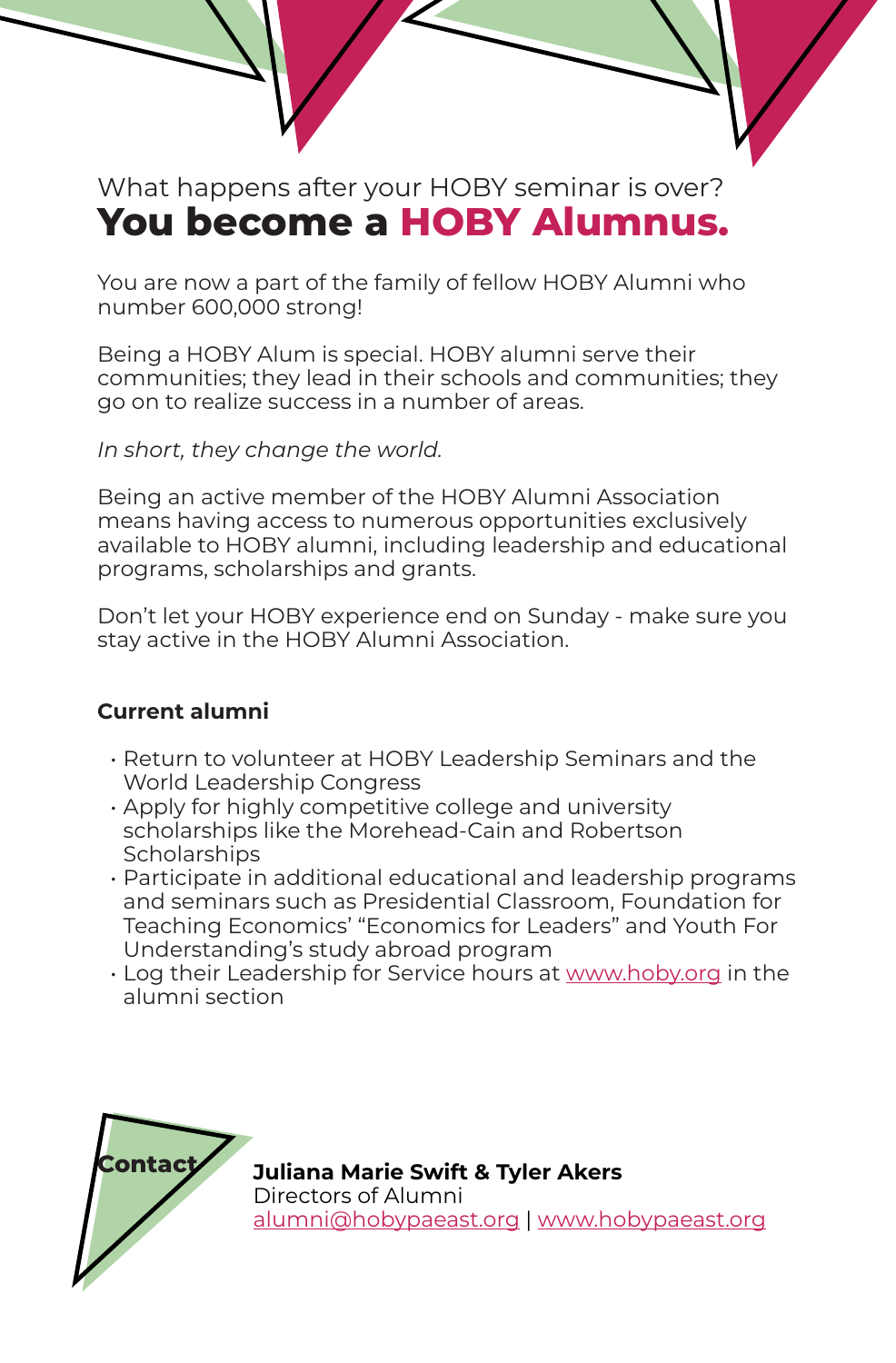#### <span id="page-20-0"></span>**Continue Your Leadership Journey: World Leadership Congress**

HOBY's largest and longest-running youth leadership event, the World Leadership Congress (WLC) is the next step on your leadership journey. You'll build your leadership skills with over 450 other young people from across the United States and around the World.

The WLC is a week long event, where you'll participate in an interactive educational program that includes hearing from top leaders in a variety of fields, hands-on workshops, community service projects and of course, some fun!

This year's World Leadership Congress is currently scheduled to be an in-person event, July 16 - 23, 2022. By participating in your HOBY Leadership Seminar, you are now eligible to attend the 2022 or 2023 World Leadership Congress. This program is only available the two summers immediately following your leadership seminar, so you'll want to act fast as space goes quickly and we do sell out each year.

For more information on the WLC, visit [www.hoby.org](http://www.hoby.org).

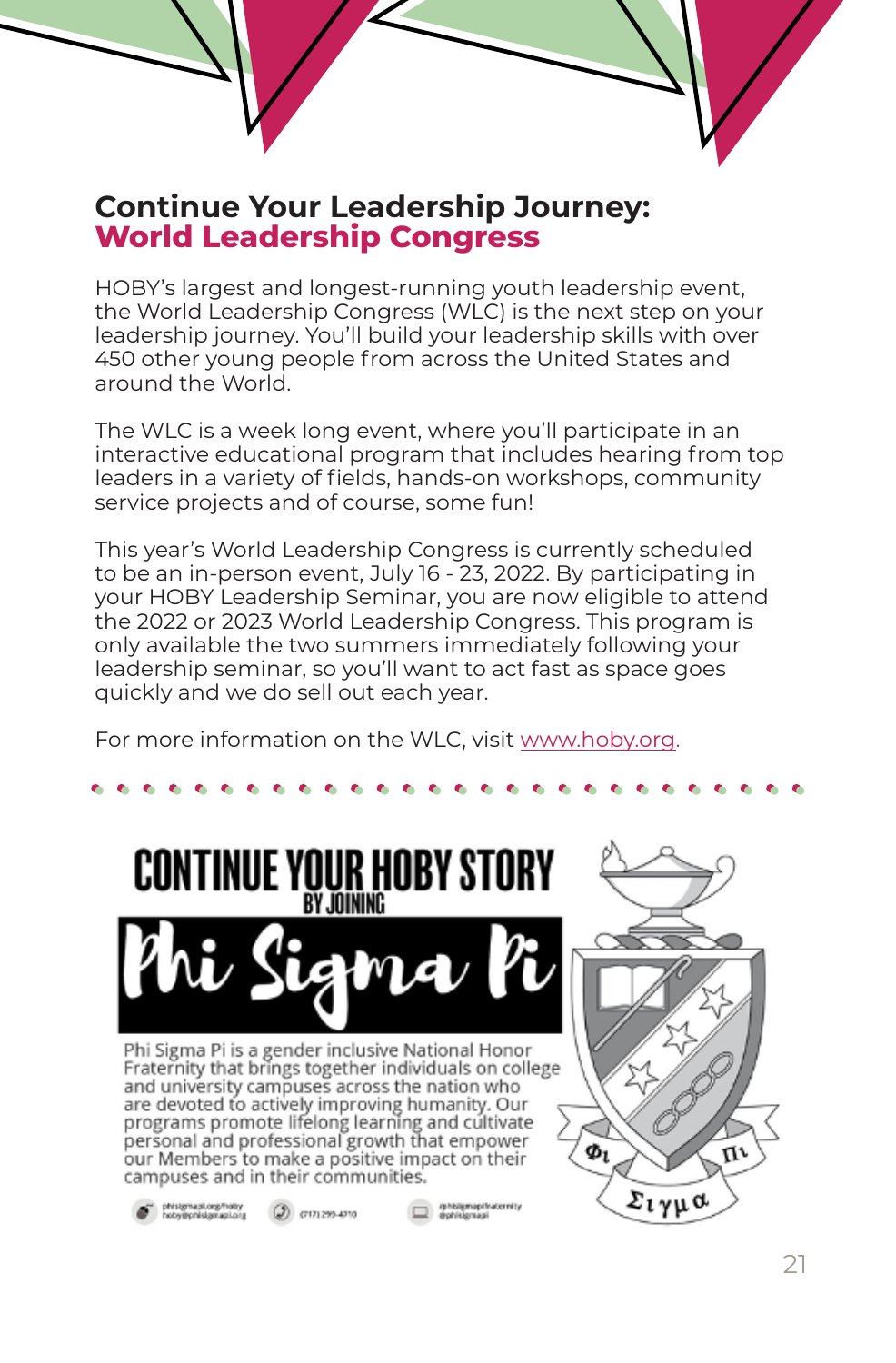#### <span id="page-21-0"></span>**Corporate Board**

President Lori Cahill, 1999 PA-E Pennsylvania Mentor

Vice President Michael Sabatino, 1996 PA-E La Salle College High School

Treasurer Ruby Kochar, 1990 PA-E

Members Scott Bellamy, 1990 PA-E Vanguard

Janean Ciancia, 2005 PA-E Bucks County Intermediate Unit

Michelle Feil, 1989 PA-E University of Pennsylvania Hospital

Chris Hulton, 1989 PA-E Breakthru Beverage

David Omojogunra, 2007 PA-E Space & Company

Peter Urscheler, 2000 C-FL 235 Bridge, LLC

#### **Seminar Board**

Leadership Seminar Chairs Adam Brittin, 2000 NY-W Dell Technologies

Beth Costantino, 2003 NH

#### Directors of Recruitment

Emily Matthias, 2012 PA-E Kennett Consolidated School District

McKenzie Miller, 2012 PA-E RTG Medical

#### Directors of Programming

Tim Schlegel, 2007 PA-E Omlie Consulting

Amanda Bergey, 2009 PA-E Temple University

#### Directors of Facilitators

Ali Schlegel, 2006 PA-E Pennsylvania Hospital

Jared Lawler, 2014 PA-E Boeing

Directors of Alumni Juliana Marie Swift, 2015 PA-E

Tyler Akers, 2014 PA-E Grant Thornton Public Sector  $H\subset$ 

#### Director of CLeWs & Social Media Emma Barrera, 2014 PA-E

Right Hand Glam

Director of Operations Derek Croissette, 2008 PA-E MLH Explorations

Director of Gifts-in-Kind Keith Kirk Lakeview Loan Servicing LLC

Director of Digital Media Carrie Brittin Hilbert College

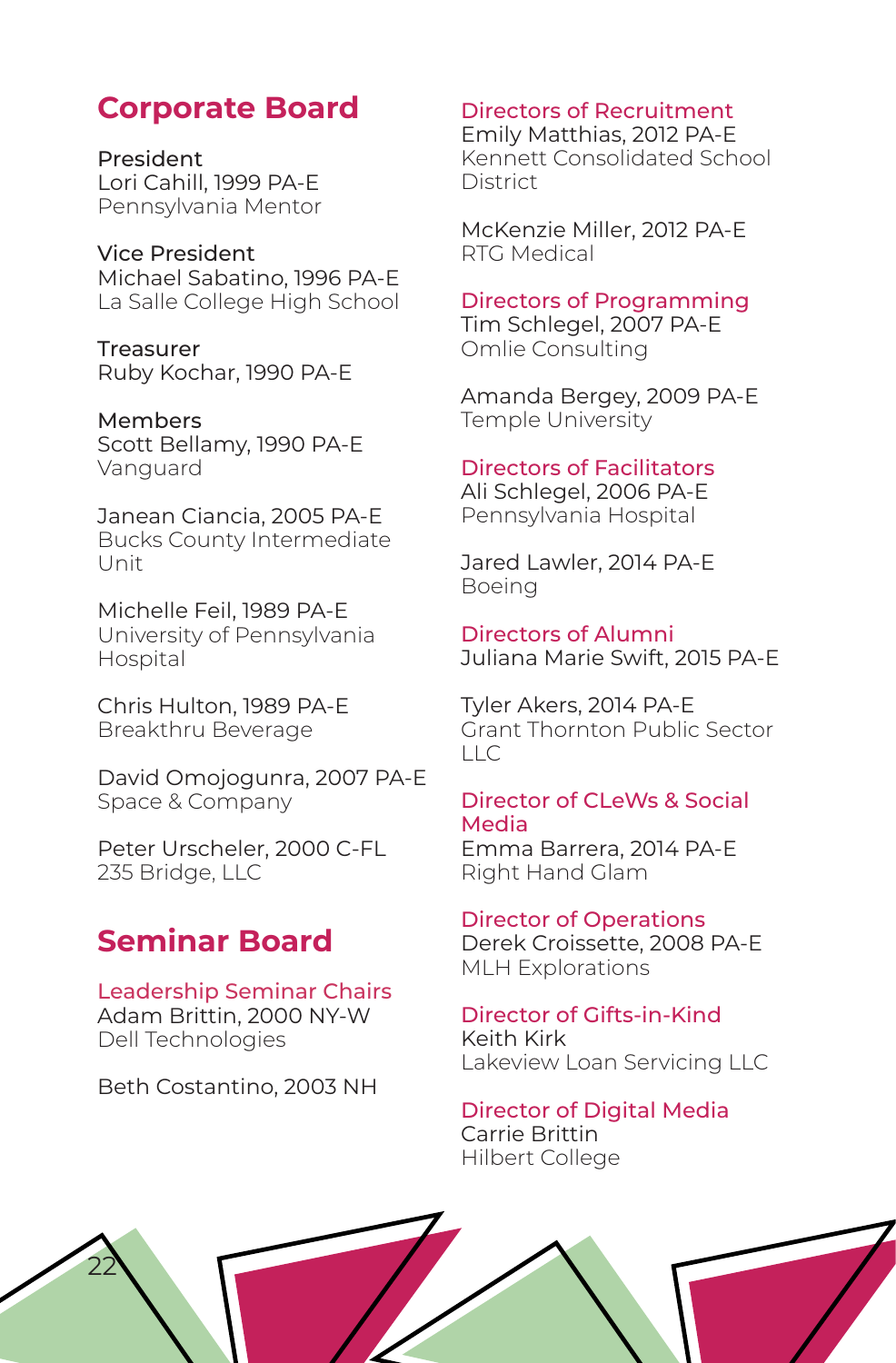#### **Volunteers**

#### **Facilitators**

Corrine Beck Sarah Budzik Dan Ehrlich Chet Friday Derek Nam Jacqueline Kaczmarczyk Jessica Knapp Matt Magarity Madeline Ochabillo Ali Schaffer Maggie Wilson

#### **Junior Staff**

Asja Abron Abby Boquist Amanda Brown Morgan Challenger Sonia Feil Kevin Lee Mikey Martyak Sara Meltzer Evan Mollick Emily Myers Tahri Phillips Caitlin Ponert Kaylin Marie Reynolds Jack Ragarber Katy Schnier Annie Young

#### 

#### **HOBY is ALWAYS welcoming new volunteers!**

To get involved, complete the annual volunteer application at [www.hoby.org.](https://hoby.org/) It only takes five minutes to get started on the path to making the world a better place through HOBY!

#### **Adam Brittin & Beth Costantino Contact**

Leadership Seminar Chairs

[lsc@hobypaeast.org](mailto:lsc%40hobypaeast.org?subject=HOBY%20PA%20East%20inquiry) | [www.hobypaeast.org](http://www.hobypaeast.org )

23

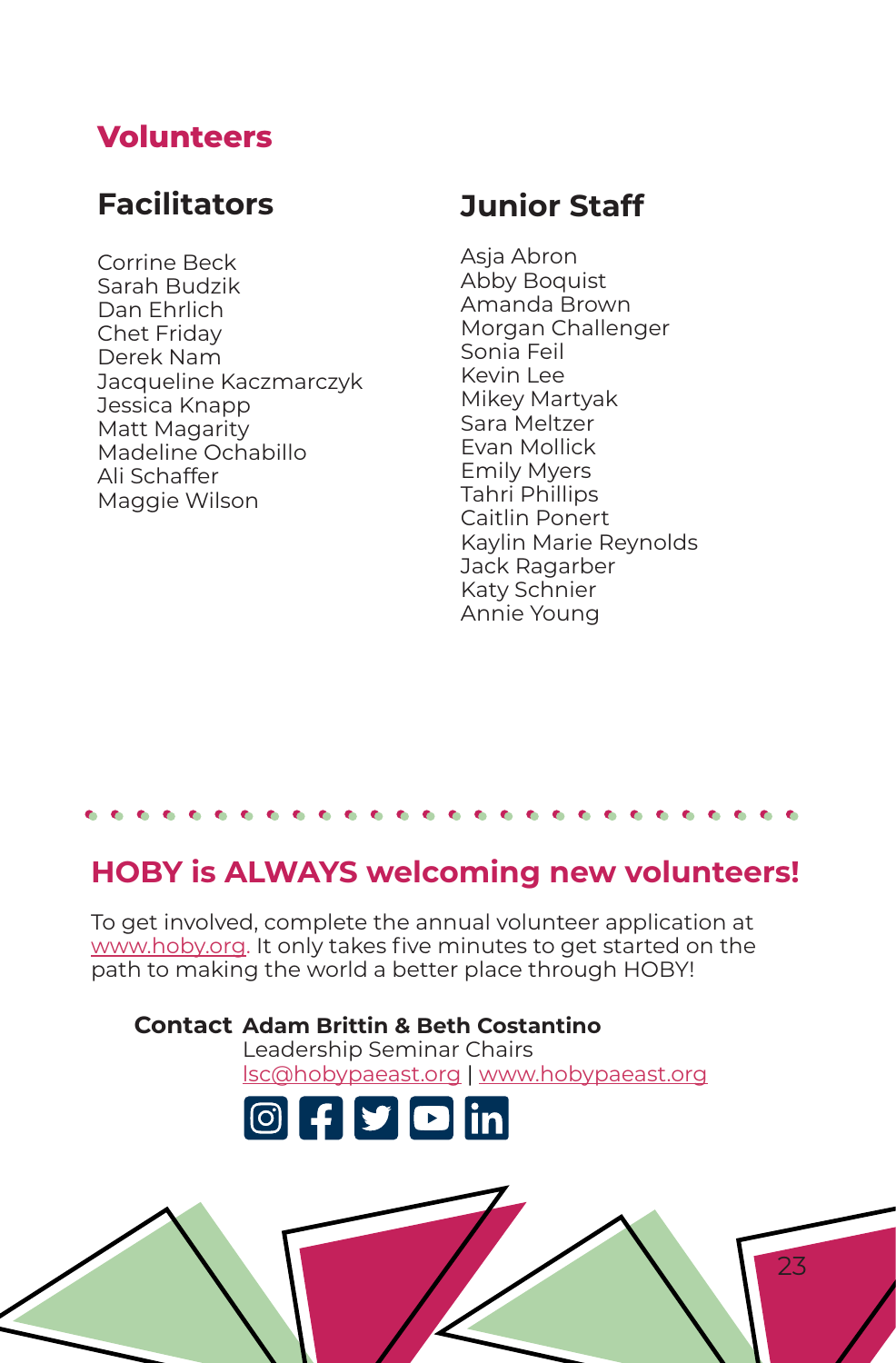#### <span id="page-23-0"></span>**A Special Thank You**

#### **Sponsors**

HOBY.

*We are grateful for our many generous sponsors:*

Woman's Club of Exeter Township General Federation of Women's Clubs Pennsylvania: Overlook Hills Women's Club Woman's Club of Spring Township Women's Civic Club of Schwenksville GFWC Bangor Pen Argyl Woman's Club Woman's Club of Whitpain Community Club of Collegeville Colony Club of Ambler GFWC The Woman's Club of Newtown Square GFWC Overlook Hills Woman's Club CF Martin & Co Wawa, Inc. Acme Markets Giant Food Stores

Pennsylvania East is always welcoming new donors and sponsors! To get involved, please contact Lori Cahill. Get started on the path to making the world better a better place through

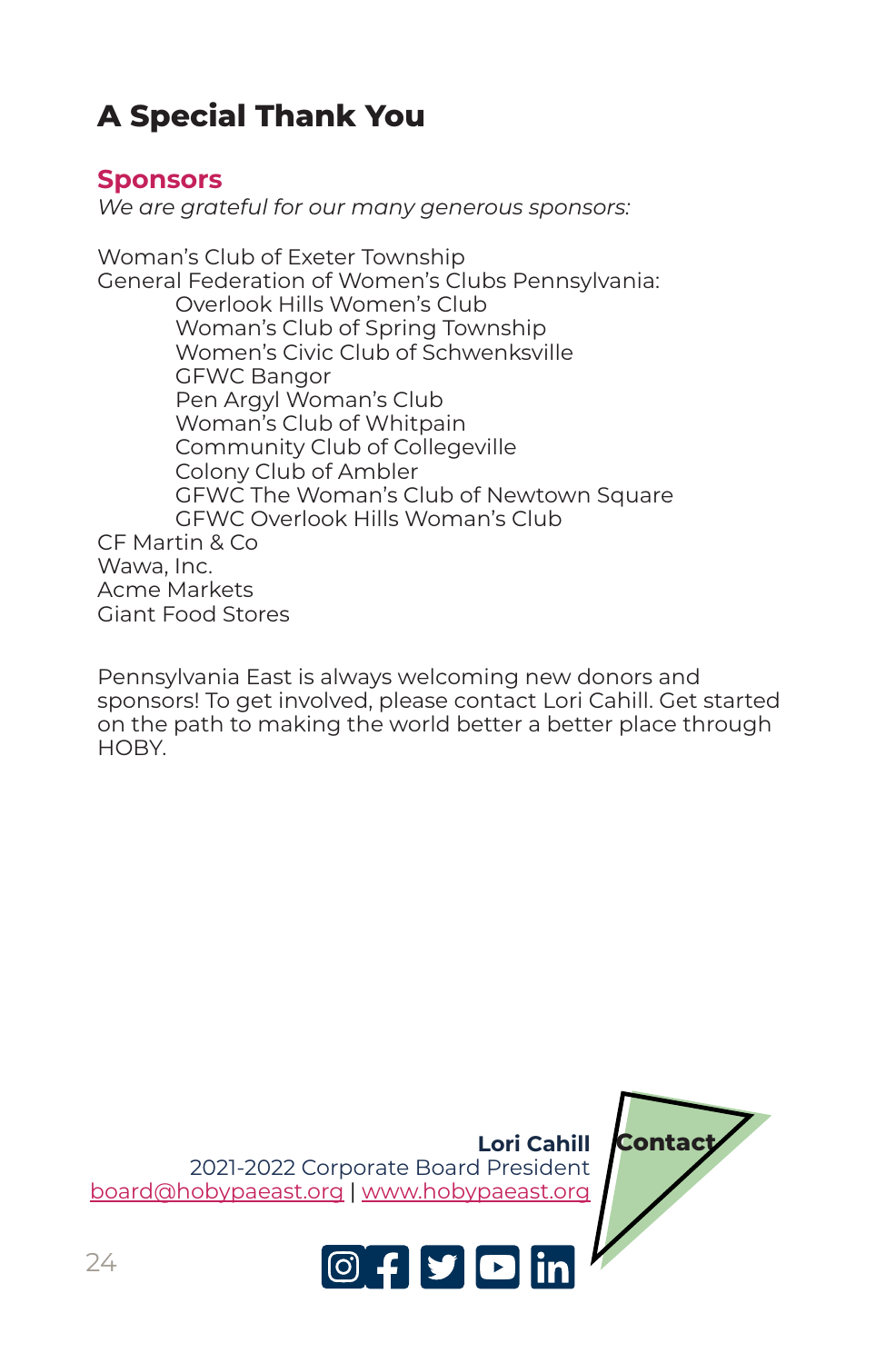#### **Notes**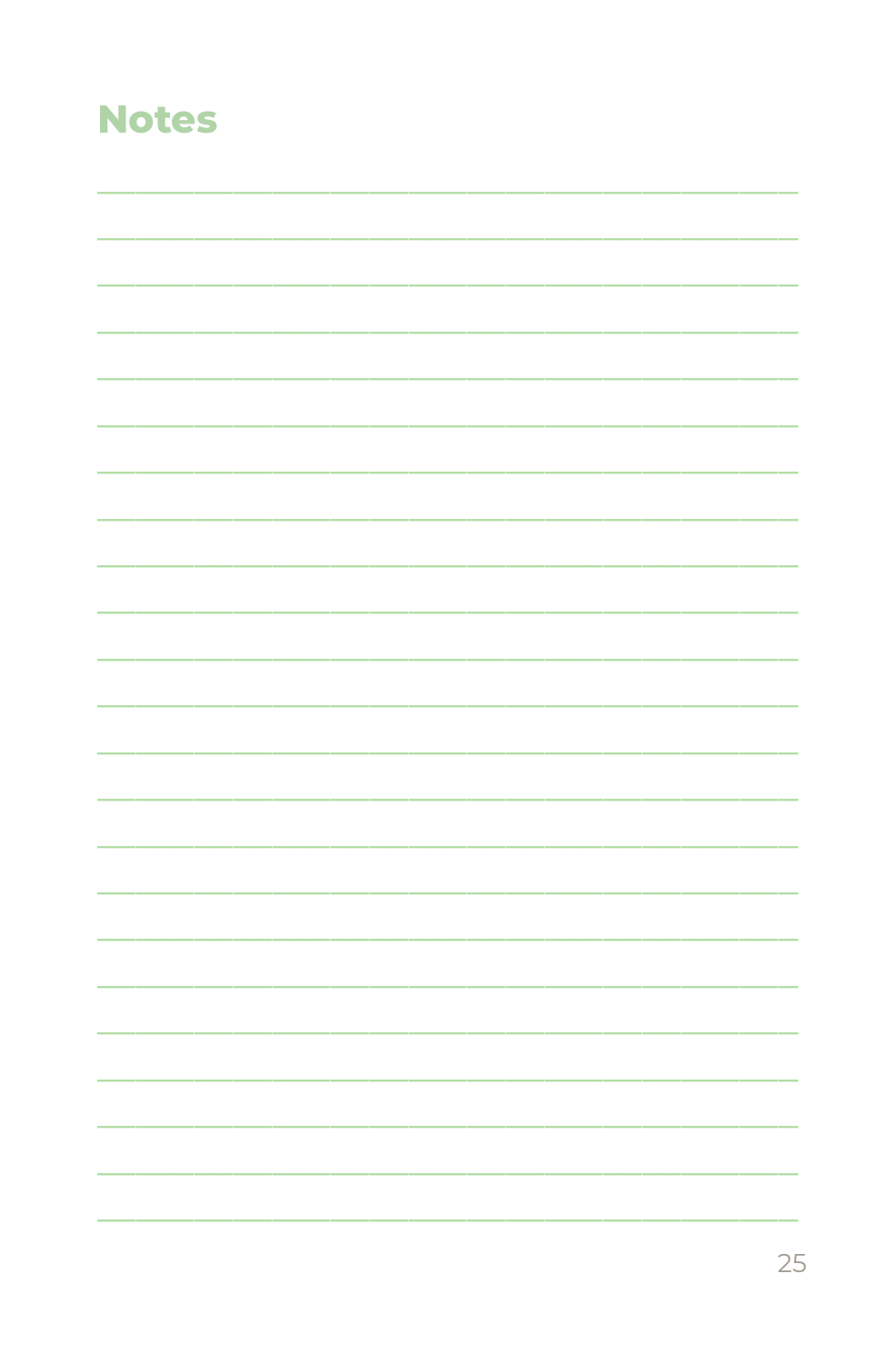#### **Animal Personality Inventory**

*Buffaloes, Beavers, Eagles and Mice…Oh, My!* 

#### Personal Style Inventory

Each line below and on the next page lists two contrasting traits. Your task is to spread 7 points between the two statements on each line to reflect the balance of how each describes you. Points may be spread in any way you wish, including the use of half points, but both sides together must add up to 7 for the line. Give high points to the choices that describe you well, while giving the other side lower points.

For example, people who see themselves as "quick" in the way they handle things may fill out the first line like this:

5 Likes a fast pace or 2 Likes a slower, more deliberate pace

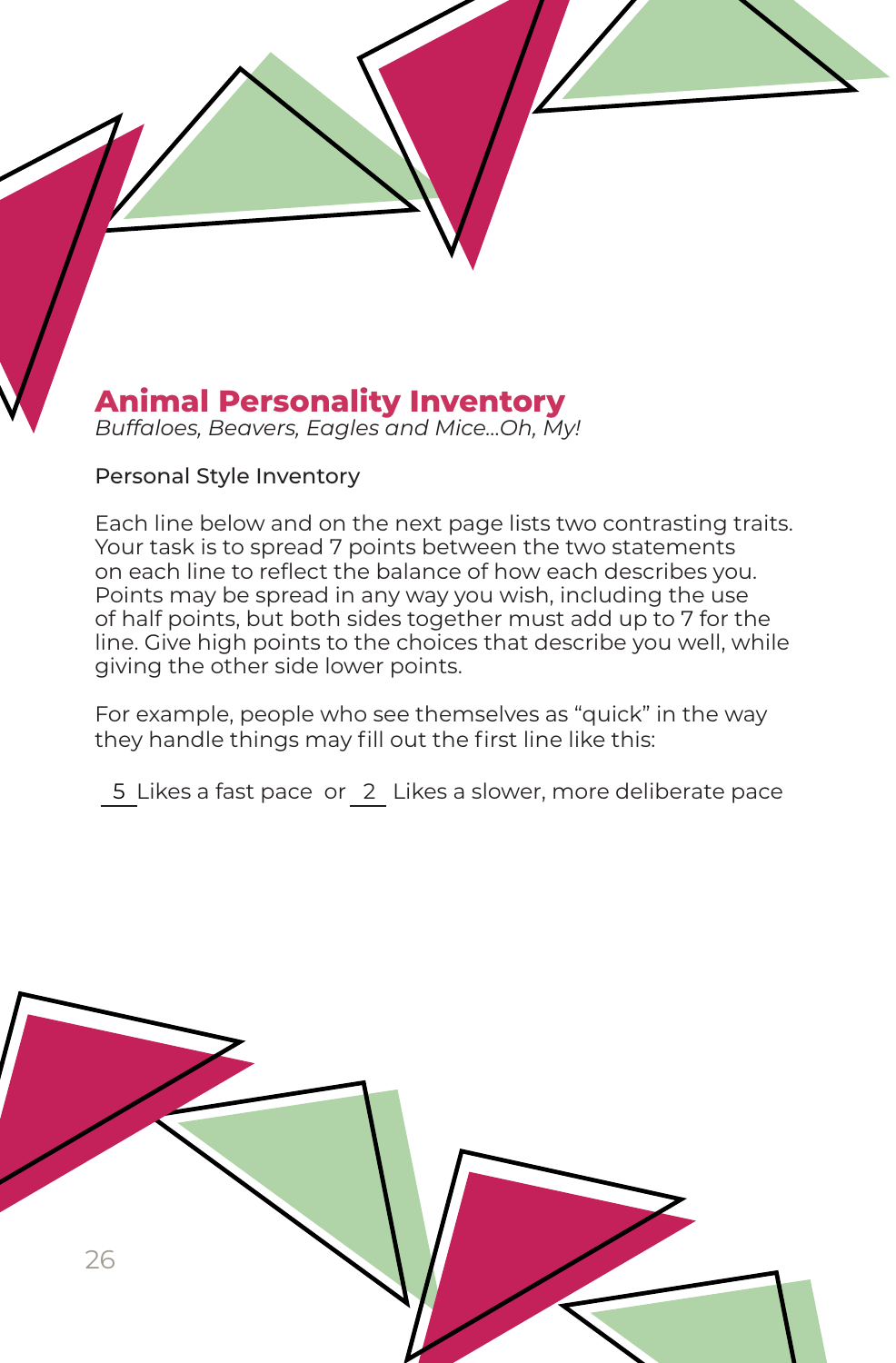

27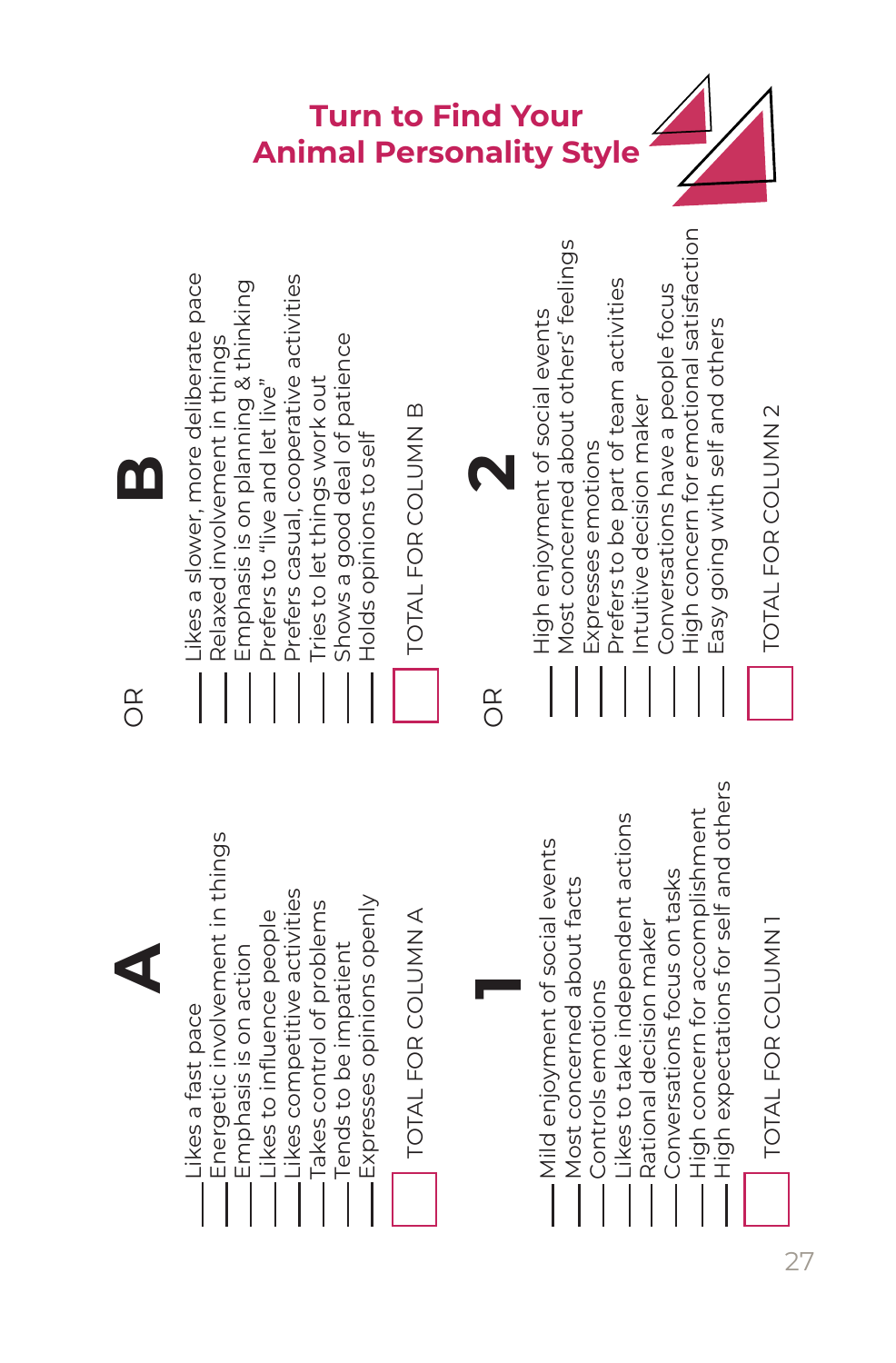#### **Animal Personality Results**

*The Four Styles*

Now that you have completed the inventory, combine your highest score, either A or B, from the top section, with your highest score, either 1 or 2, from the bottom section. This combination will represent your style in the list below; are you a BUFFALO, an EAGLE, a BEAVER, or a MOUSE?

#### **A & 1 – Buffalo**

Achievement and goal oriented. Exerts strong influence in getting things done. Assertive in expression of ideas. Prefers being in charge. Has strong opinions. Bottom-line oriented.

- Common strengths: Determined, Requiring, Thorough, Decisive, Efficient, Gets results, Direct, Takes Charge, Gets it done, "Results" people
- Potential excesses: Dominating, Unsympathetic, Demanding, Critical, Superior, Loner, Harsh, Impatient, Combative

#### **A & 2 – Eagle**

Expresses opinions and emotions easily. Is active and moves at a lively pace. Prefers strong interaction with people. Usually has many interests. Tends to be image conscious.

- Common strengths: Personable, Stimulating, Enthusiastic, Dramatic, Inspiring, Innovative, Expresses Easily, Cheerleaders, "People" people
- Potential excesses: Opinionated, Excitable, Undependable, Phony, Flighty, Reactionary, Exaggerates, Showoff

#### **B & 1 – Beaver**

Likes things to be well organized and thought out. Prefers specific projects and activities that can be systematically worked on. Enjoys putting structure to ideas. Thorough and careful about details.

- Common strengths: Industrious, Persistent, Serious, Vigilant, Orderly, Rational, Methodical, Factual, Thorough, Process oriented, Linear, Make good accountants, "Numbers" people
- Potential excesses: Indecisive, Picky, Cold, Withdrawn, Data-bound, Uncommunicative, Critical, Unsympathetic

#### **B & 2 – Mouse**

High concern for good relationships. Likes being part of cordial and friendly groups. Seeks stability and predictability. Stays out of the limelight; wants to be part of the larger picture.

- Common strengths: Cooperative, Supportive, Friendly, Willing, Dependable, Personable, Sincere, Helpful. Make the best facilitators, Usually behind the scenes, "Feelings" people
- Potential excesses: Conforming, retiring, Uncommitted, Overly sensitive, Dependent, Sarcastic, Hides true feelings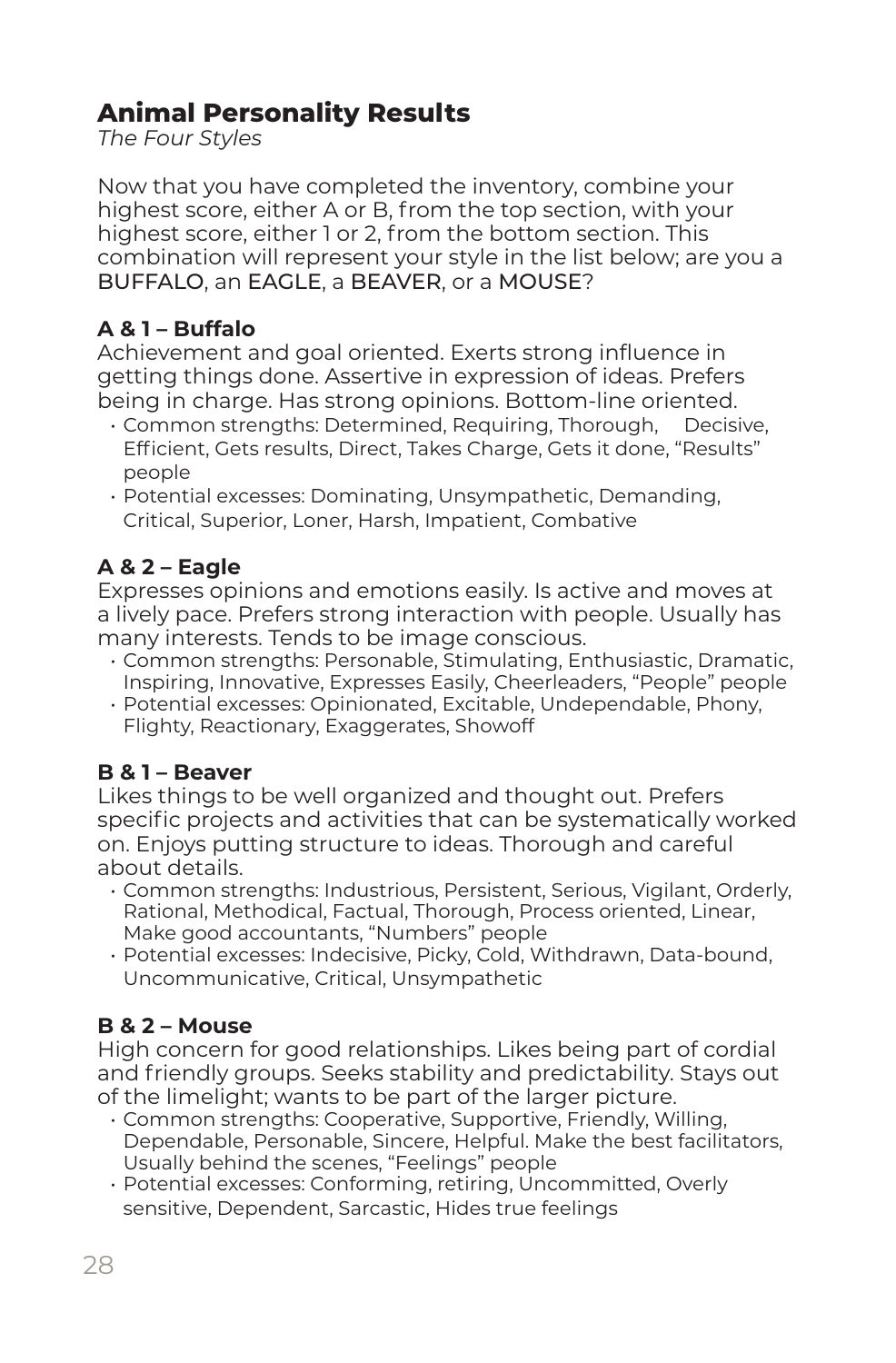#### **Notes**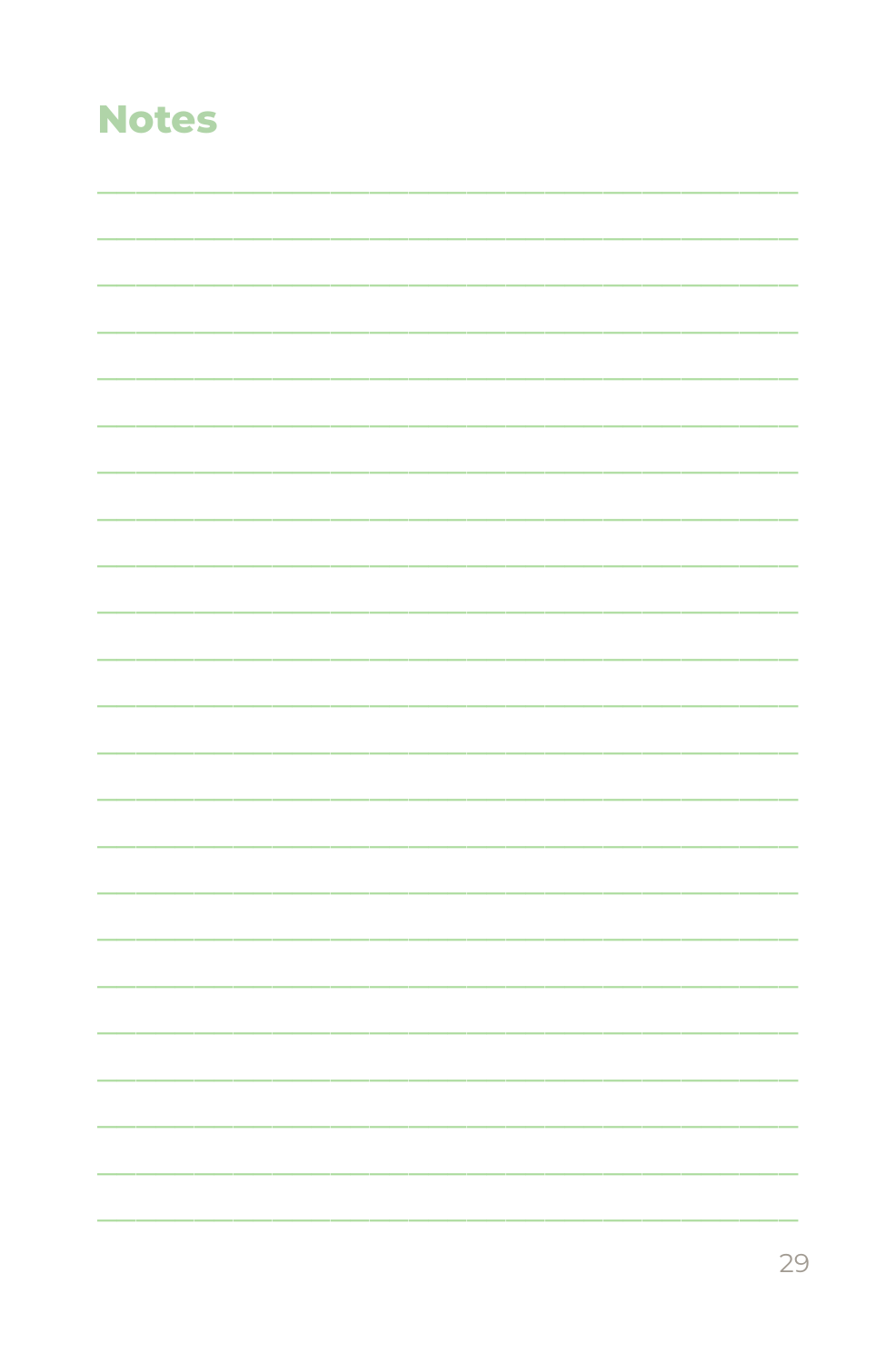#### **SDG Action Plan**

What are you like as a person?

What is important to you?

Why is it important?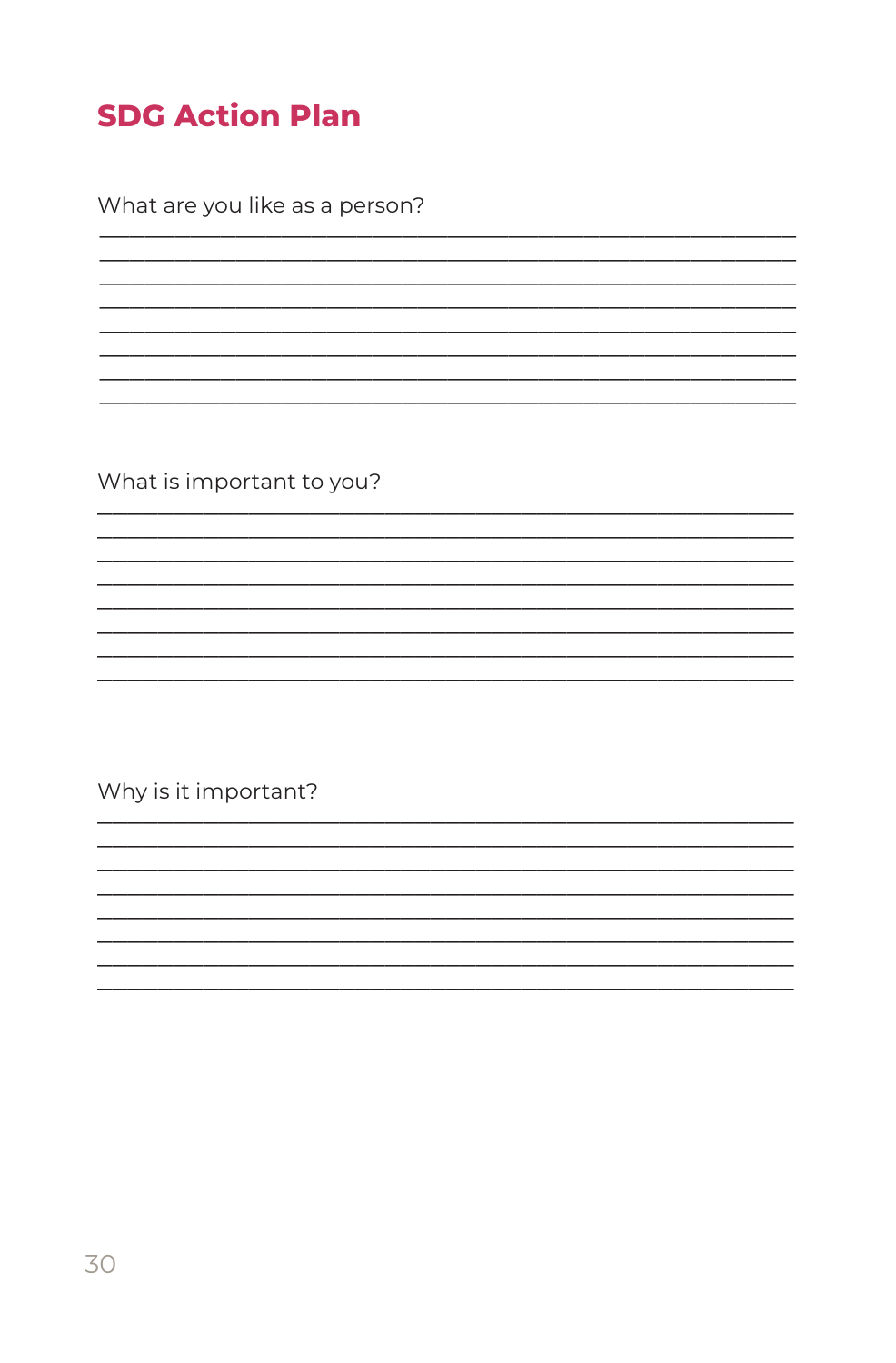| <b>Assets</b> | <b>Needs</b> |
|---------------|--------------|
|               |              |
|               |              |
|               |              |
|               |              |
|               |              |
|               |              |
|               |              |
|               |              |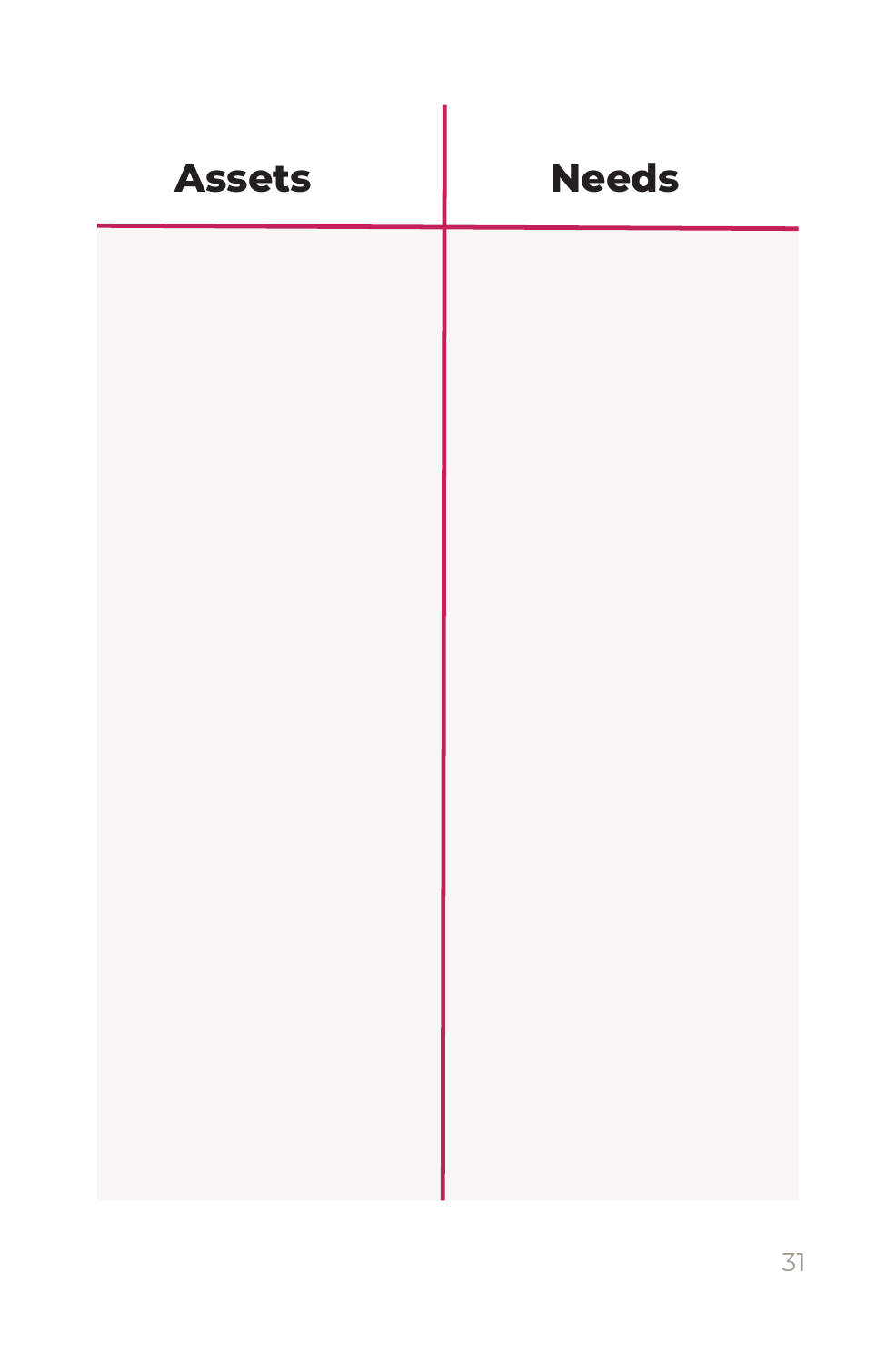# **Action Plan**

Consider the following questions as you work to create an action plan to address this need in your community:

- What is the issue related to the problem in your community that you would like to address?
- What are the consequences of this issue?
- Who is affected and how are they affected?
- What is causing this issue in the community? Can you identify the root cause?
- What do you already know about the issue?
- What information do you need in order to understand the issue better? Where can you go to find out more about it?
- Are there any resources in the community that are currently addressing this issue? If so, what are they?

\_\_\_\_\_\_\_\_\_\_\_\_\_\_\_\_\_\_\_\_\_\_\_\_\_\_\_\_\_\_\_\_\_\_\_\_\_\_\_\_\_\_\_\_\_\_ \_\_\_\_\_\_\_\_\_\_\_\_\_\_\_\_\_\_\_\_\_\_\_\_\_\_\_\_\_\_\_\_\_\_\_\_\_\_\_\_\_\_\_\_\_\_ \_\_\_\_\_\_\_\_\_\_\_\_\_\_\_\_\_\_\_\_\_\_\_\_\_\_\_\_\_\_\_\_\_\_\_\_\_\_\_\_\_\_\_\_\_\_ \_\_\_\_\_\_\_\_\_\_\_\_\_\_\_\_\_\_\_\_\_\_\_\_\_\_\_\_\_\_\_\_\_\_\_\_\_\_\_\_\_\_\_\_\_\_ \_\_\_\_\_\_\_\_\_\_\_\_\_\_\_\_\_\_\_\_\_\_\_\_\_\_\_\_\_\_\_\_\_\_\_\_\_\_\_\_\_\_\_\_\_\_ \_\_\_\_\_\_\_\_\_\_\_\_\_\_\_\_\_\_\_\_\_\_\_\_\_\_\_\_\_\_\_\_\_\_\_\_\_\_\_\_\_\_\_\_\_\_ \_\_\_\_\_\_\_\_\_\_\_\_\_\_\_\_\_\_\_\_\_\_\_\_\_\_\_\_\_\_\_\_\_\_\_\_\_\_\_\_\_\_\_\_\_\_

\_\_\_\_\_\_\_\_\_\_\_\_\_\_\_\_\_\_\_\_\_\_\_\_\_\_\_\_\_\_\_\_\_\_\_\_\_\_\_\_\_\_\_\_\_\_ \_\_\_\_\_\_\_\_\_\_\_\_\_\_\_\_\_\_\_\_\_\_\_\_\_\_\_\_\_\_\_\_\_\_\_\_\_\_\_\_\_\_\_\_\_\_ \_\_\_\_\_\_\_\_\_\_\_\_\_\_\_\_\_\_\_\_\_\_\_\_\_\_\_\_\_\_\_\_\_\_\_\_\_\_\_\_\_\_\_\_\_\_ \_\_\_\_\_\_\_\_\_\_\_\_\_\_\_\_\_\_\_\_\_\_\_\_\_\_\_\_\_\_\_\_\_\_\_\_\_\_\_\_\_\_\_\_\_\_ \_\_\_\_\_\_\_\_\_\_\_\_\_\_\_\_\_\_\_\_\_\_\_\_\_\_\_\_\_\_\_\_\_\_\_\_\_\_\_\_\_\_\_\_\_\_ \_\_\_\_\_\_\_\_\_\_\_\_\_\_\_\_\_\_\_\_\_\_\_\_\_\_\_\_\_\_\_\_\_\_\_\_\_\_\_\_\_\_\_\_\_\_ \_\_\_\_\_\_\_\_\_\_\_\_\_\_\_\_\_\_\_\_\_\_\_\_\_\_\_\_\_\_\_\_\_\_\_\_\_\_\_\_\_\_\_\_\_\_

- What actions will you take to address this issue?
- What SDG(s) does this action plan address?

Community Need:

Goal: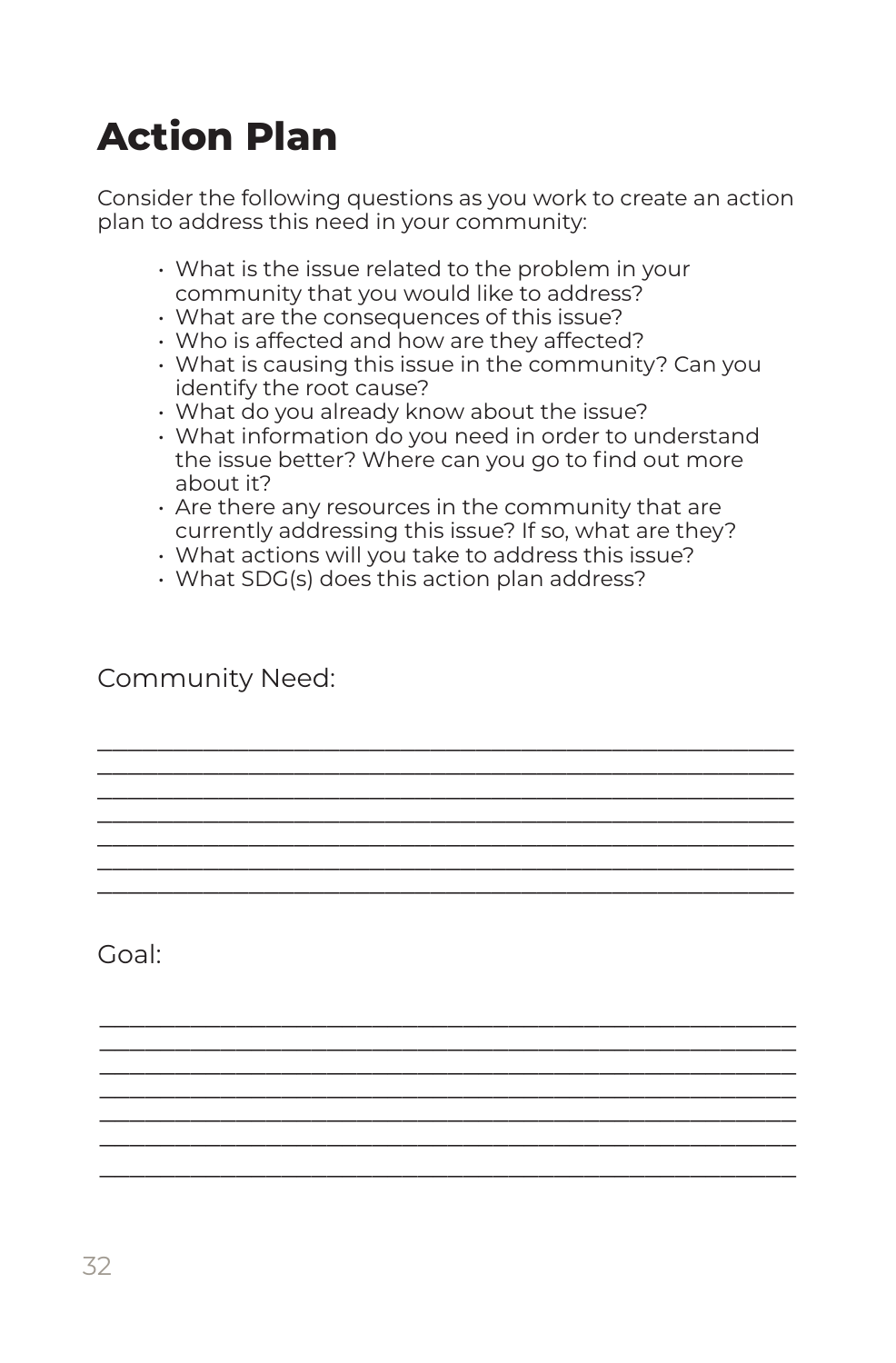#### Action Steps:

#### $SDG(s)$ :

#### Resources: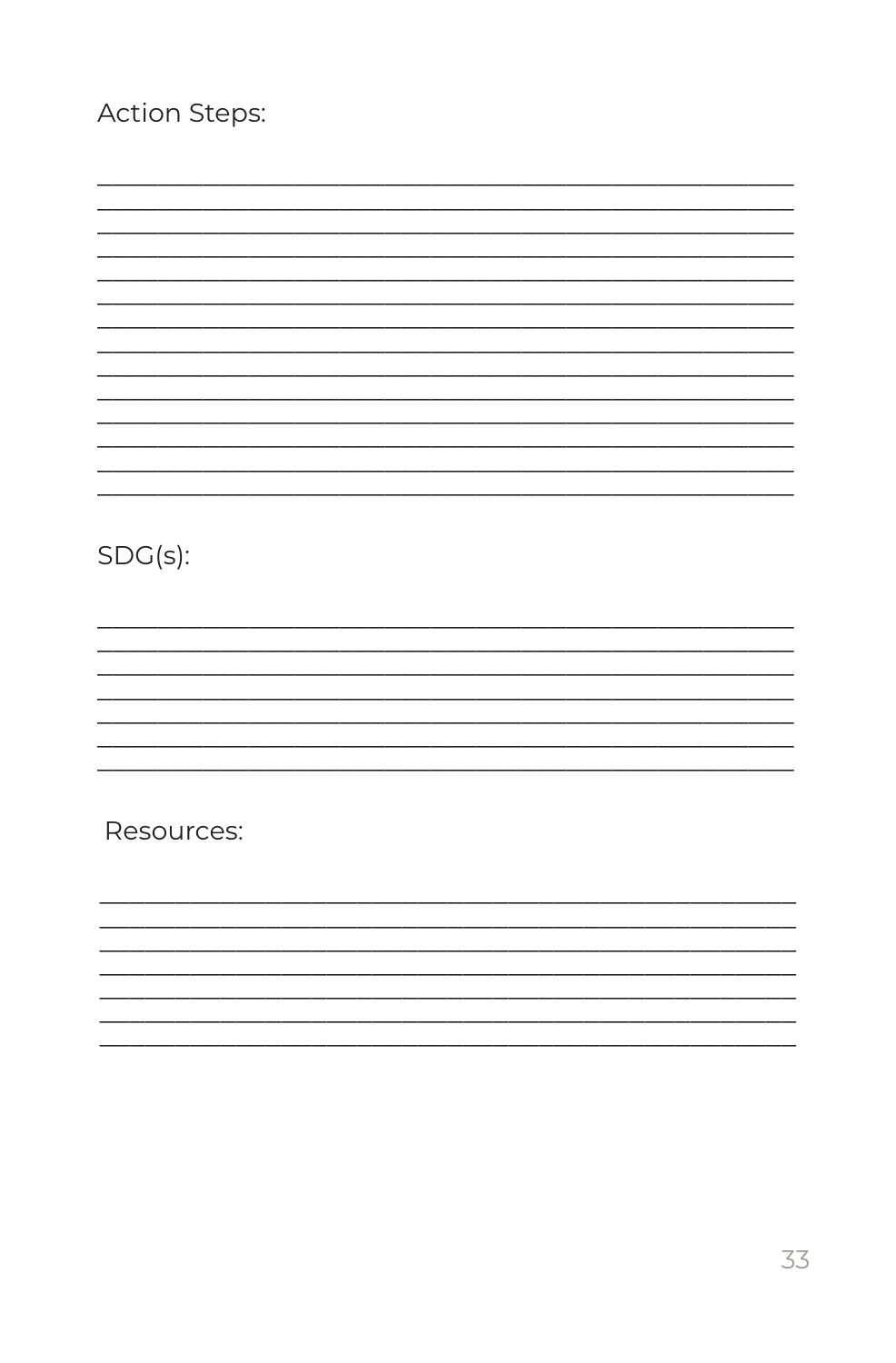# **Identity Circle**

Write your name in the middle of the circle below. Write something that is important to your identity on each spoke (the lines that come out from the circle). Be prepared to share some of the qualities aloud.

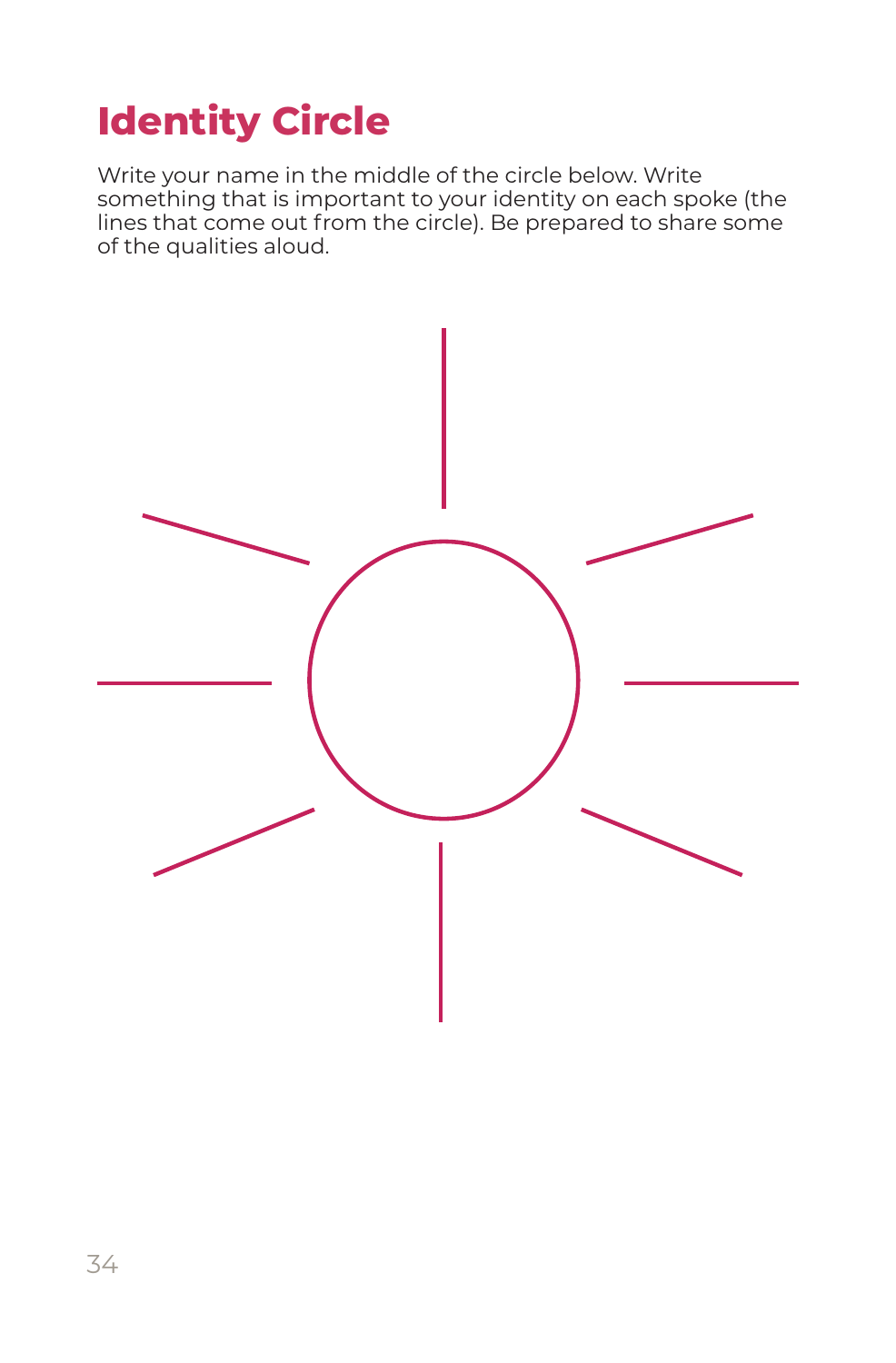### **Smart Goals**

My goal is: \_\_\_\_\_\_\_\_\_\_\_\_\_\_\_\_\_\_\_\_\_\_\_\_\_\_\_\_\_\_\_\_\_\_\_\_\_\_\_\_\_\_\_

| S<br>Specific          |  |
|------------------------|--|
| M<br><b>Measurable</b> |  |
| A<br><b>Attainable</b> |  |
| R<br><b>Relevant</b>   |  |
| $\Gamma$ Timely        |  |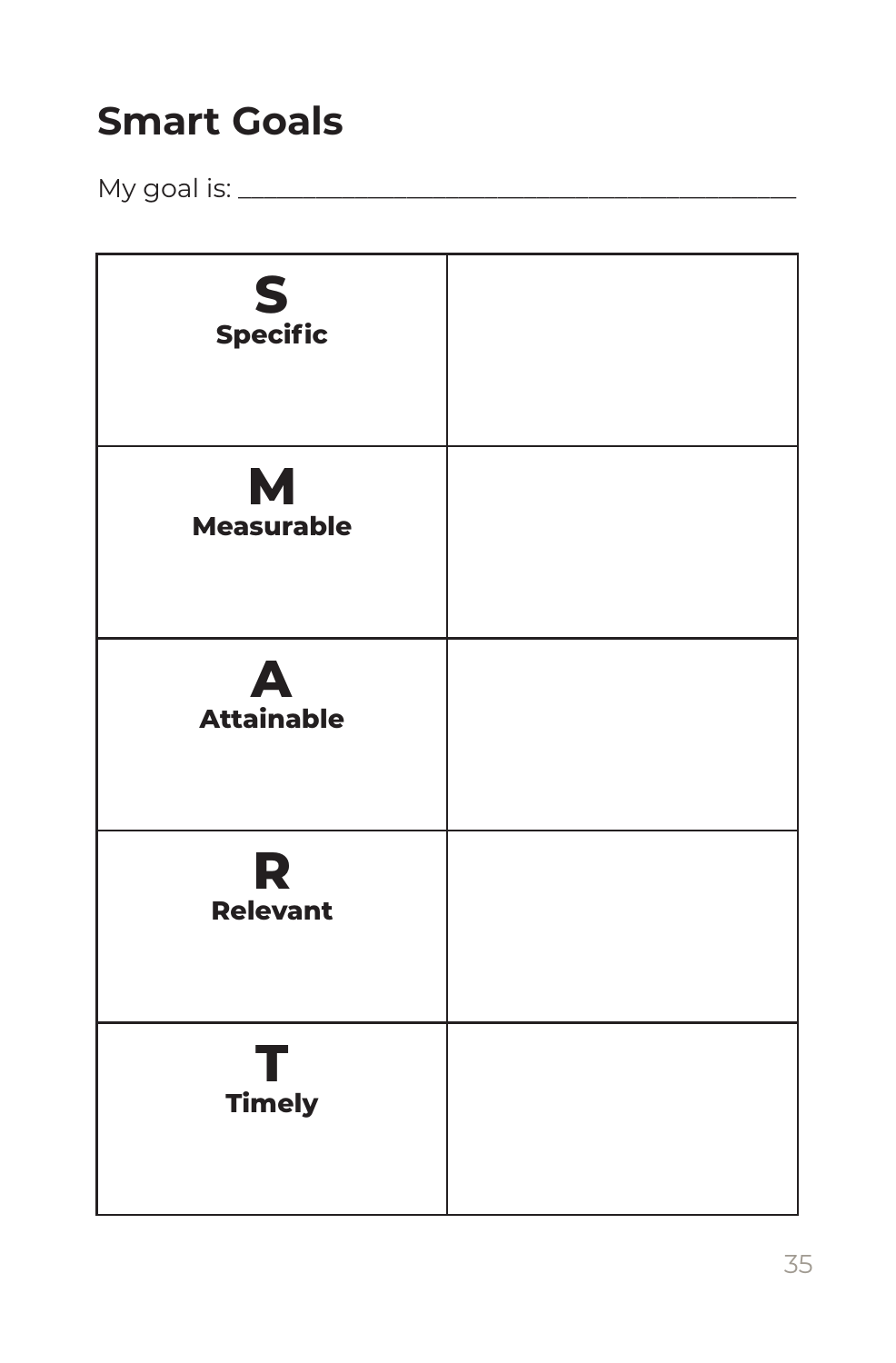<span id="page-35-0"></span>

| <b>Reflections</b> |  |  |
|--------------------|--|--|
|                    |  |  |
|                    |  |  |
|                    |  |  |
|                    |  |  |
|                    |  |  |
|                    |  |  |
|                    |  |  |
|                    |  |  |
|                    |  |  |
|                    |  |  |
|                    |  |  |
|                    |  |  |
|                    |  |  |
|                    |  |  |
|                    |  |  |
|                    |  |  |
|                    |  |  |
|                    |  |  |
|                    |  |  |
|                    |  |  |
|                    |  |  |
|                    |  |  |
|                    |  |  |
|                    |  |  |
|                    |  |  |
|                    |  |  |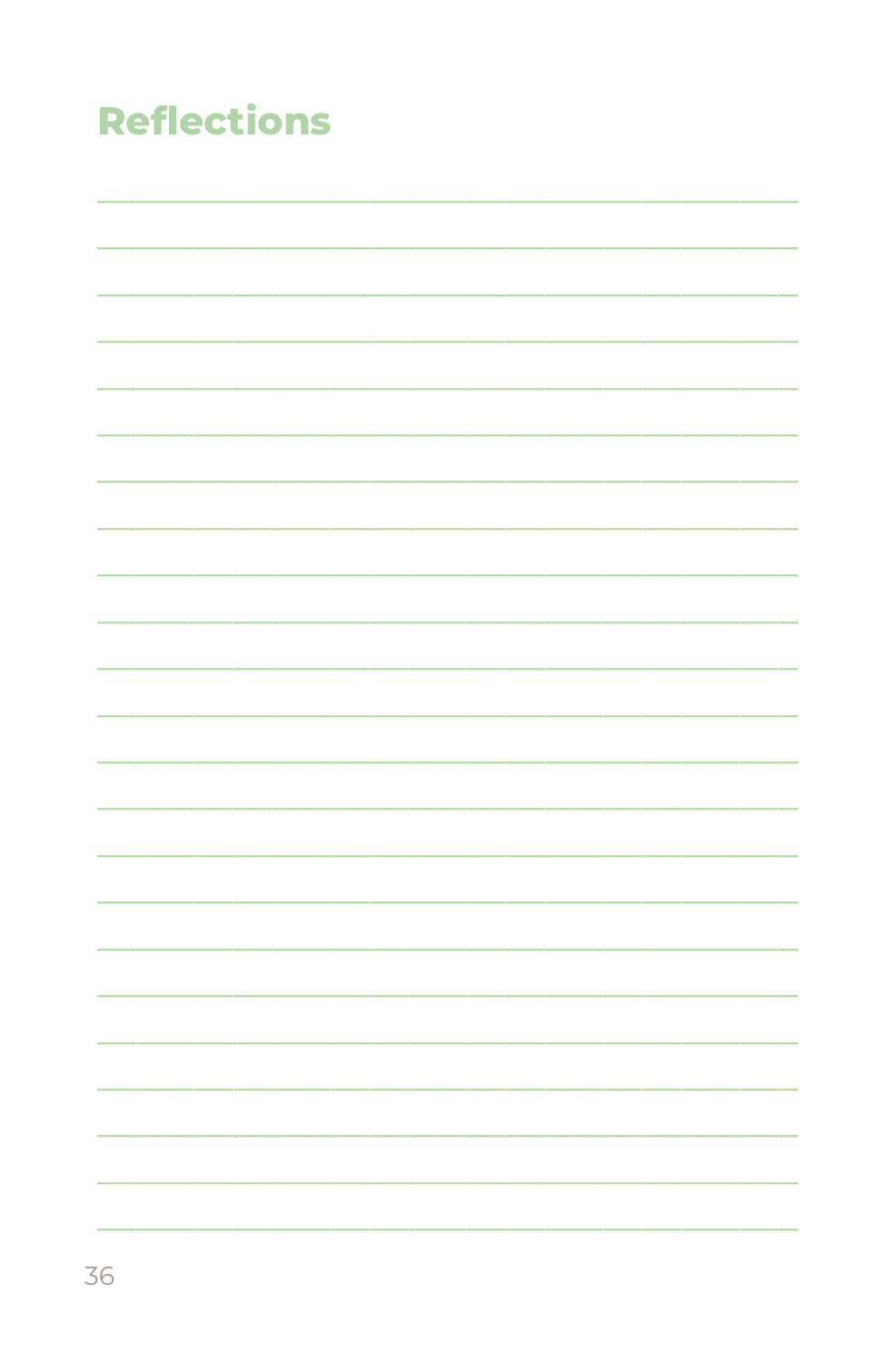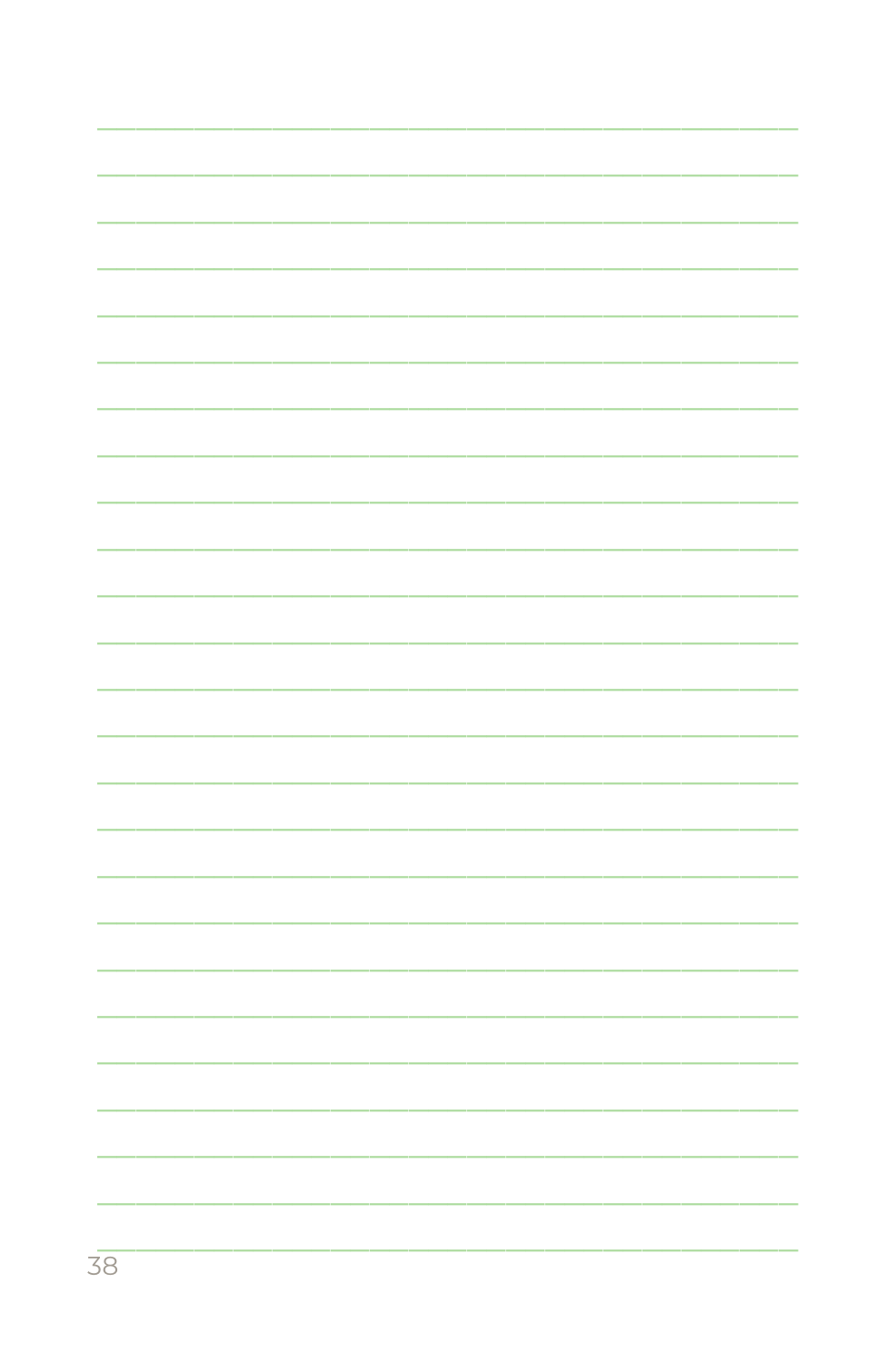<span id="page-38-0"></span>

#### **HOBY Academic All-Stars**

The HOBY Academic All-Stars program recognizes HOBY alumni and volunteers for their accomplishments in the classroom. All HOBY alumni and volunteers of any program are welcome to apply.

A HOBY Academic All-Star will:

- Be graduating high school or college in the same school year they apply
- Be an alumnus or volunteer of any of our HOBY programs
- Have a cumulative GPA of 3.5 or higher

Academic All-Stars receive a congratulatory letter with a certificate and official HOBY honor cord to wear at graduation.

In addition, each Academic All-Star is listed on the HOBY website.

#### **Follow us on Social Media**

**PA East** @HOBYPAEast

#### **HOBY** @HOBY



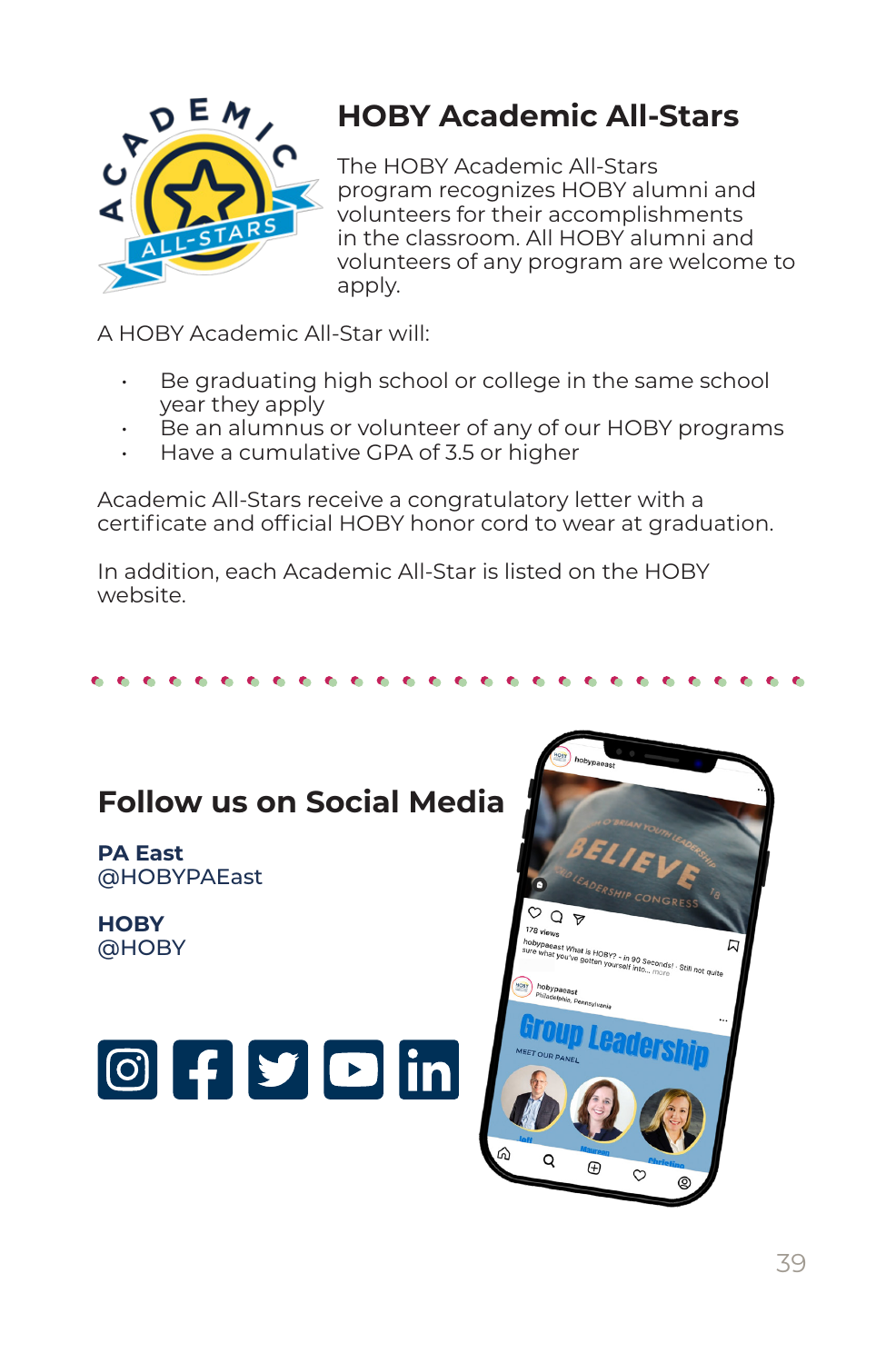#### <span id="page-39-0"></span>**The Freedom to Choose**

Unfortunately, a very small number of our young people seem to attract the most of the news. They are in the public eye because they have stolen cars, vandalized schools, created disturbances – in some way rebelled against society. These headline-makers represent only a small part of our teenage population. It is a fact that 98.7 percent of our young people are law-abiding, constructive citizens. There is too much focus on the negative. It is time we accent the positive – pat the good guys and gals on the back – let them know there are rewards for being responsible members of the community.

I do NOT believe we are all born equal – CREATED equal in the eyes of God, YES – but physical and emotional differences, parental guidance, varying environments, being in the right place at the right time, all play a role in enhancing or limiting an individual's development. But I DO believe every man and woman, if given the opportunity and encouragement to recognize his or her own potential, regardless of background has the Freedom To Choose in our world. Will an individual be a taker or a giver in life? Will that person be satisfied merely to exist, or seek a meaningful purpose? Will he or she dare to dream the impossible dream?

I believe every person is created as the steward of his or her own destiny with great power for a specific purpose to share with others, through service, a reverence for life in a spirit of love.



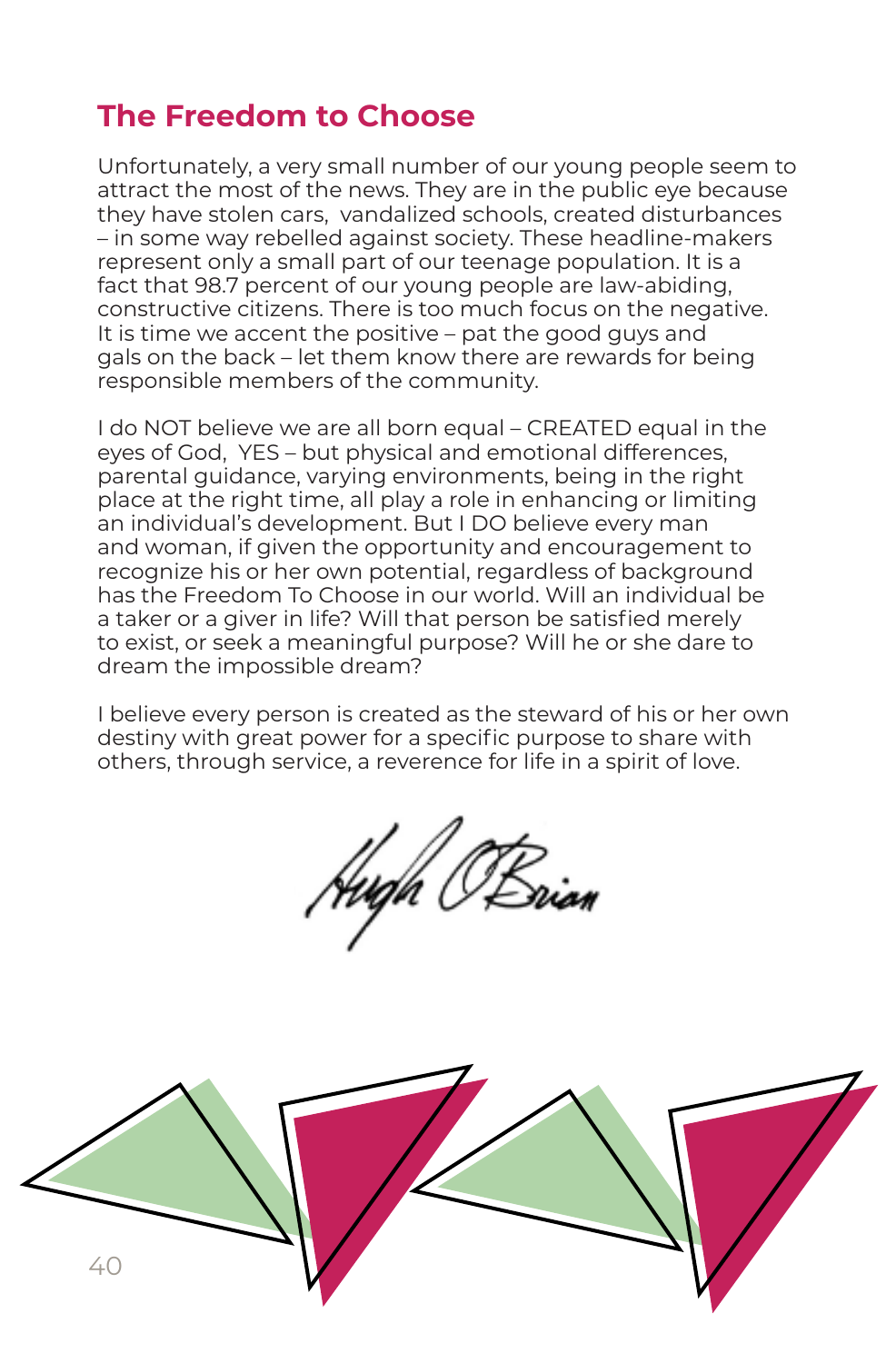#### <span id="page-40-0"></span>**Show off your HOBY Swag**

This year, join us in proudly showcasing our HOBY organization with our official swag! Our store is open for a limited time, so get your order in before July 4, 2022. Orders will be mailed to your address by USPS in August.



**Snap a photo of the QR code and order your gear today!** 

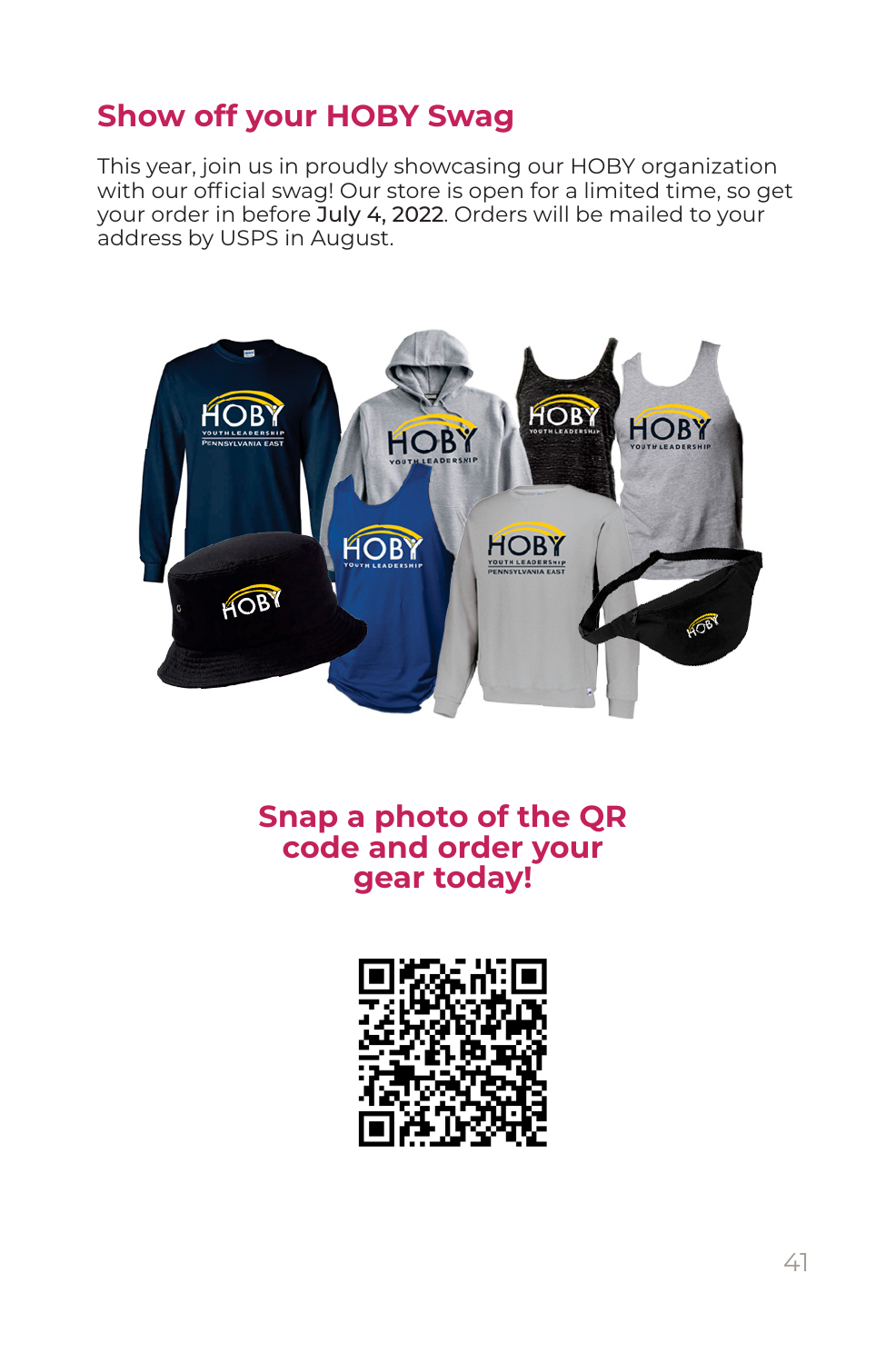#### <span id="page-41-0"></span>**Letter from Corporate Board President**

How do you feel? I trust by the end of this weekend, it will be OUTSTANDING! On behalf of the entire Corporate Board, I am honored to welcome you to the 2022 Hugh O'Brian Youth Leadership Pennsylvania East Leadership Seminar! We, your HOBY team, are thrilled to support each of you as you embark on your leadership journey.

This is your HOBY weekend! I challenge you to think about why you are already a leader and why YOU, among your many other classmates, were the one chosen to become a part of the esteemed HOBY network. What possibilities await you? What makes you a leader? And how will you give back? This weekend is your opportunity to start to answer those questions and grow your leadership talents. HOBY Pennsylvania East will provide each of you with a new source of energy, increased motivation to implement change in society, and amazing new friendships.

Did you know that the HOBY Pennsylvania East program is 100% volunteer-driven? Over 75 volunteers return each year to develop and drive the HOBY Pennsylvania East program for YOU, and they do it out of pure enjoyment to see how you evolve over the course of the weekend. Each year, it is undeniable that I return to HOBY to catch some of the HOBY spirit from the new ambassadors. Please take a moment this weekend to thank your LSCs, Alumni Advisor, Directors, Facilitators, and Corporate Board for all of the hard work they put in over the last year. It is my hope that after this weekend you, too, will want to stay involved with the HOBY program as a member of our Junior Staff Alumni Team!

I am proud to say I am a 1999 HOBY PA-East Alumnus and I have been volunteering for more than 18 years. I look forward to Saturday's closing ceremonies when each of you becomes a member of our wonderful alumni association. You are joining hundreds of thousands of individuals that have come before you to earn this unique and honored title. You will have a special responsibility to be a leader and make a difference wherever you go. You are OUTSTANDING! I congratulate you!!

You have demonstrated your abilities to EMPOWER others, LEAD by example and EXCEL in projects you take on. Welcome to the HOBY experience!

Sincerely, Lori Cahill, 1999 PA-E Alumni 2021-2022 Corporate Board President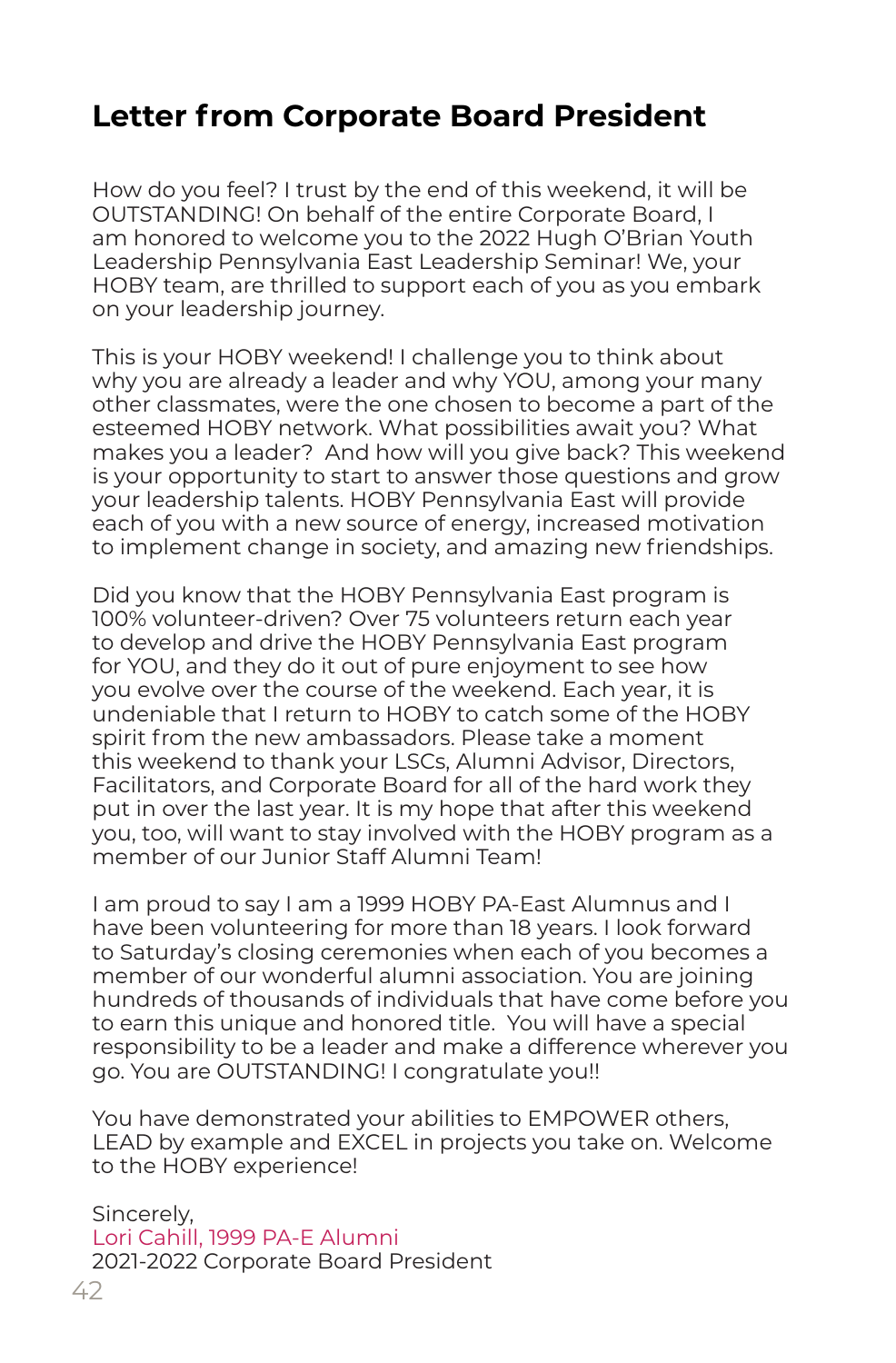